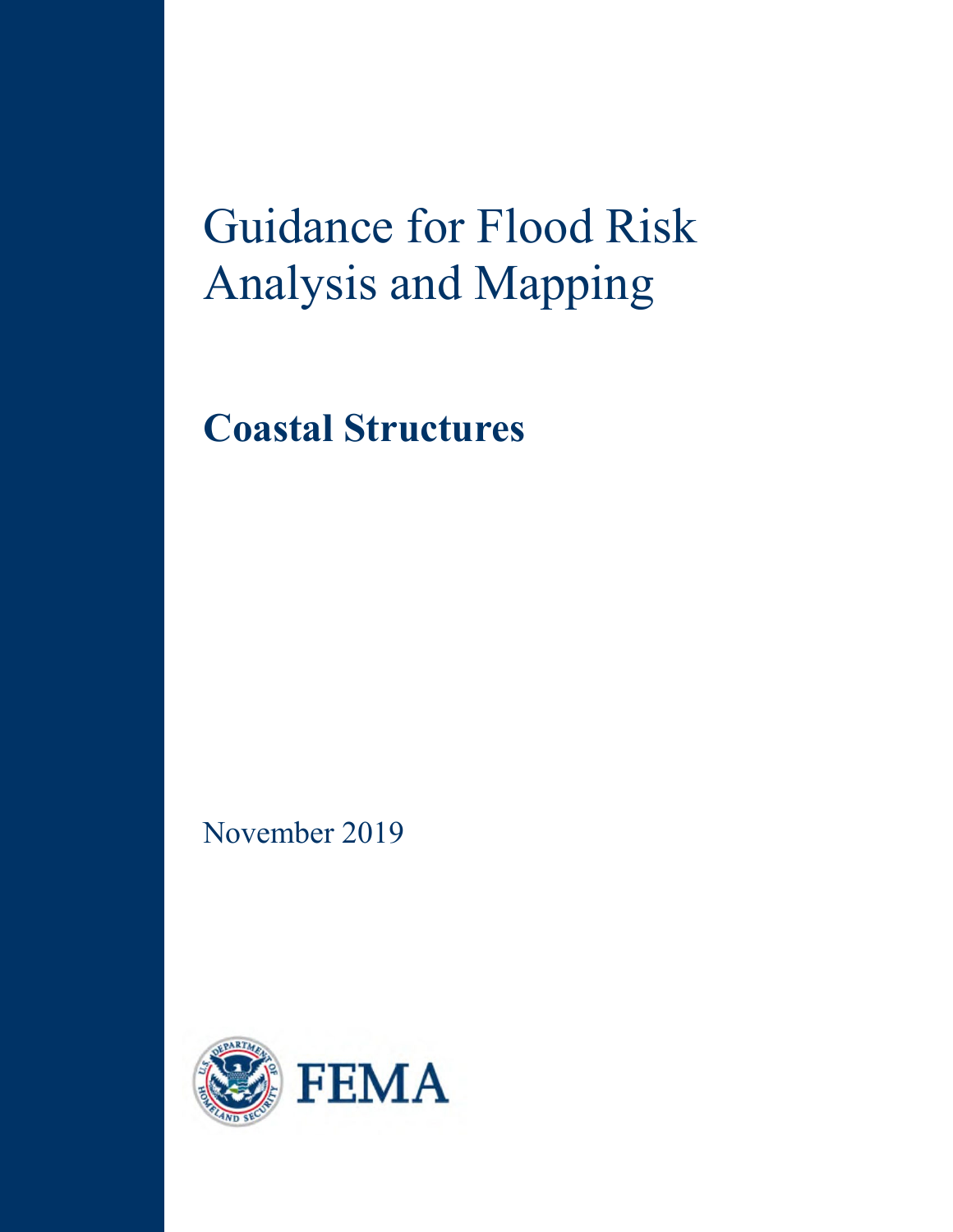Requirements for the Federal Emergency Management Agency (FEMA) Risk Mapping, Assessment, and Planning (Risk MAP) Program are specified separately by statute, regulation, or FEMA policy (primarily the Standards for Flood Risk Analysis and Mapping). This document provides guidance to support the requirements and recommends approaches for effective and efficient implementation. Alternate approaches that comply with all requirements are acceptable.

For more information, please visit the FEMA Guidelines and Standards for Flood Risk Analysis and Mapping webpage [\(www.fema.gov/guidelines-and-standards-flood-risk-analysis-and](http://www.fema.gov/guidelines-and-standards-flood-risk-analysis-and-mapping)[mapping\)](http://www.fema.gov/guidelines-and-standards-flood-risk-analysis-and-mapping). Copies of the Standards for Flood Risk Analysis and Mapping policy, related guidance, technical references, and other information about the guidelines and standards development process are all available here. You can also search directly by document title at [www.fema.gov/library.](http://www.fema.gov/library)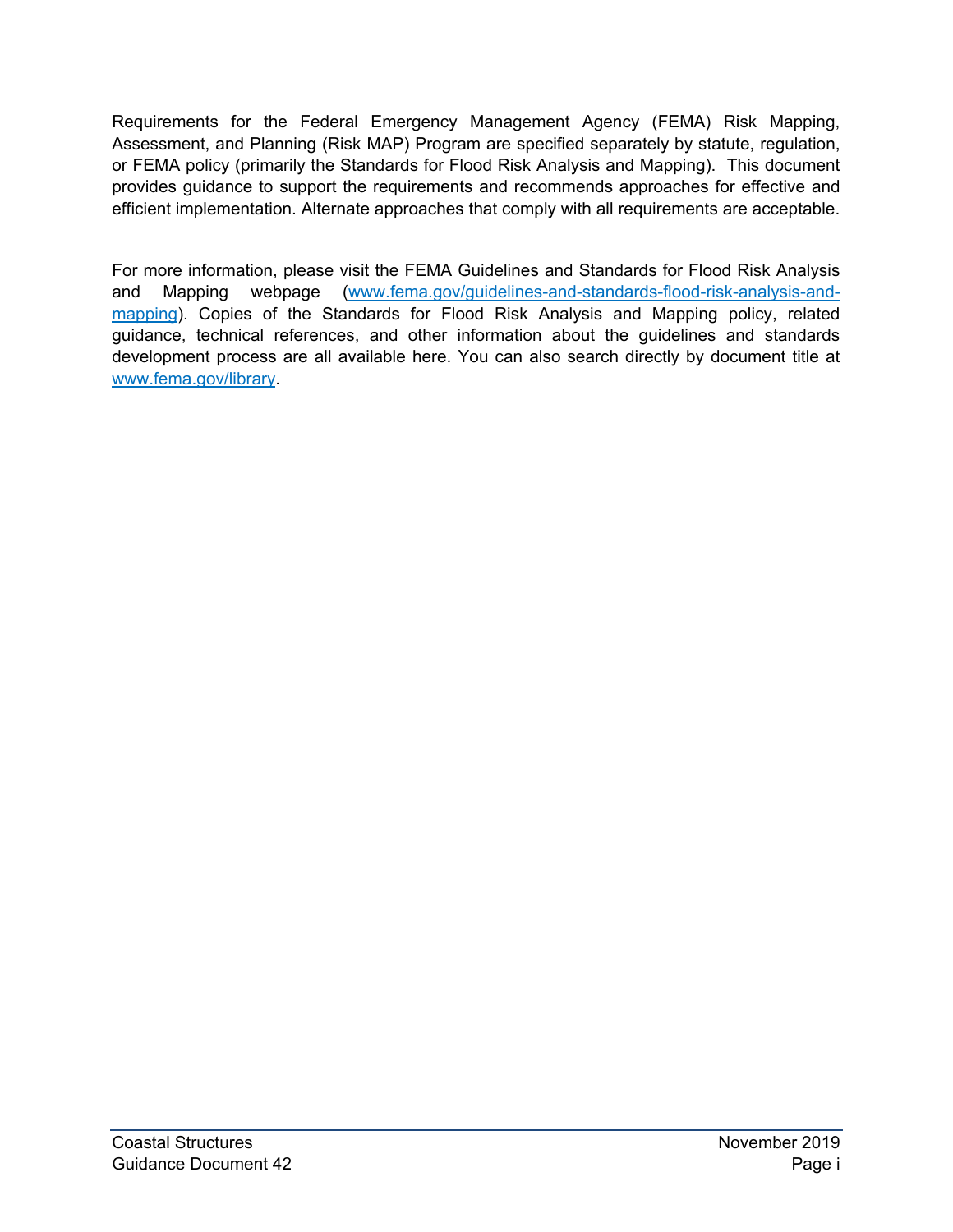# Document History

| <b>Affected Section or</b><br><b>Subsection</b> | <b>Date</b>      | <b>Description</b>                                                                                                                                                                                                                                                                                                                                                 |
|-------------------------------------------------|------------------|--------------------------------------------------------------------------------------------------------------------------------------------------------------------------------------------------------------------------------------------------------------------------------------------------------------------------------------------------------------------|
| Section 6.1                                     | November<br>2019 | This guidance has been revised and updated to clarify<br>and expand information regarding piers and wharves and<br>potential structures upon them, in regards to floodplain<br>management and insurance, policy and Code of Federal<br>Regulations, and special modeling considerations,<br>coastal hazard analysis, and coastal floodplain mapping<br>techniques. |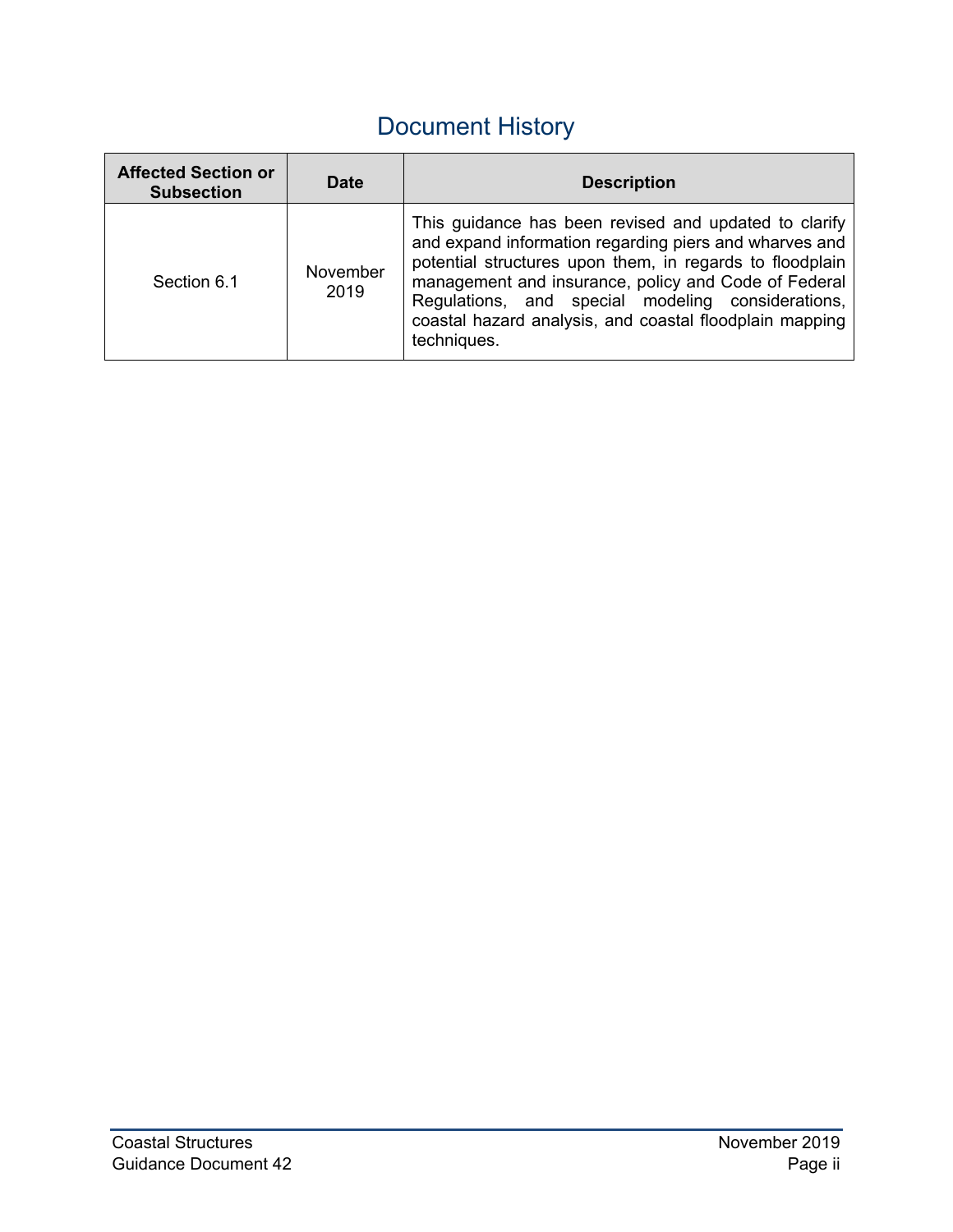# Table of Contents

| 1.0 |                                                                             |  |
|-----|-----------------------------------------------------------------------------|--|
| 2.0 |                                                                             |  |
| 2.1 |                                                                             |  |
| 2.2 | Coastal Armoring Structure Evaluation Based on Limited Data and Engineering |  |
| 2.3 |                                                                             |  |
| 3.0 |                                                                             |  |
| 3.1 |                                                                             |  |
| 3.2 |                                                                             |  |
| 3.3 |                                                                             |  |
| 3.4 |                                                                             |  |
| 4.0 | Flood Risk Project Treatment of Coastal Structures in Sheltered Waters17    |  |
| 5.0 |                                                                             |  |
| 6.0 |                                                                             |  |
| 6.1 |                                                                             |  |
| 7.0 |                                                                             |  |
| 8.0 |                                                                             |  |

# List of Figures

| Figure 6: Buried Structure Remains Buried During 1-Percent-Annual-Chance Flood  15 |  |
|------------------------------------------------------------------------------------|--|
| Figure 7: Buried Structure Exposed During 1-Percent-Annual-Chance Flood 16         |  |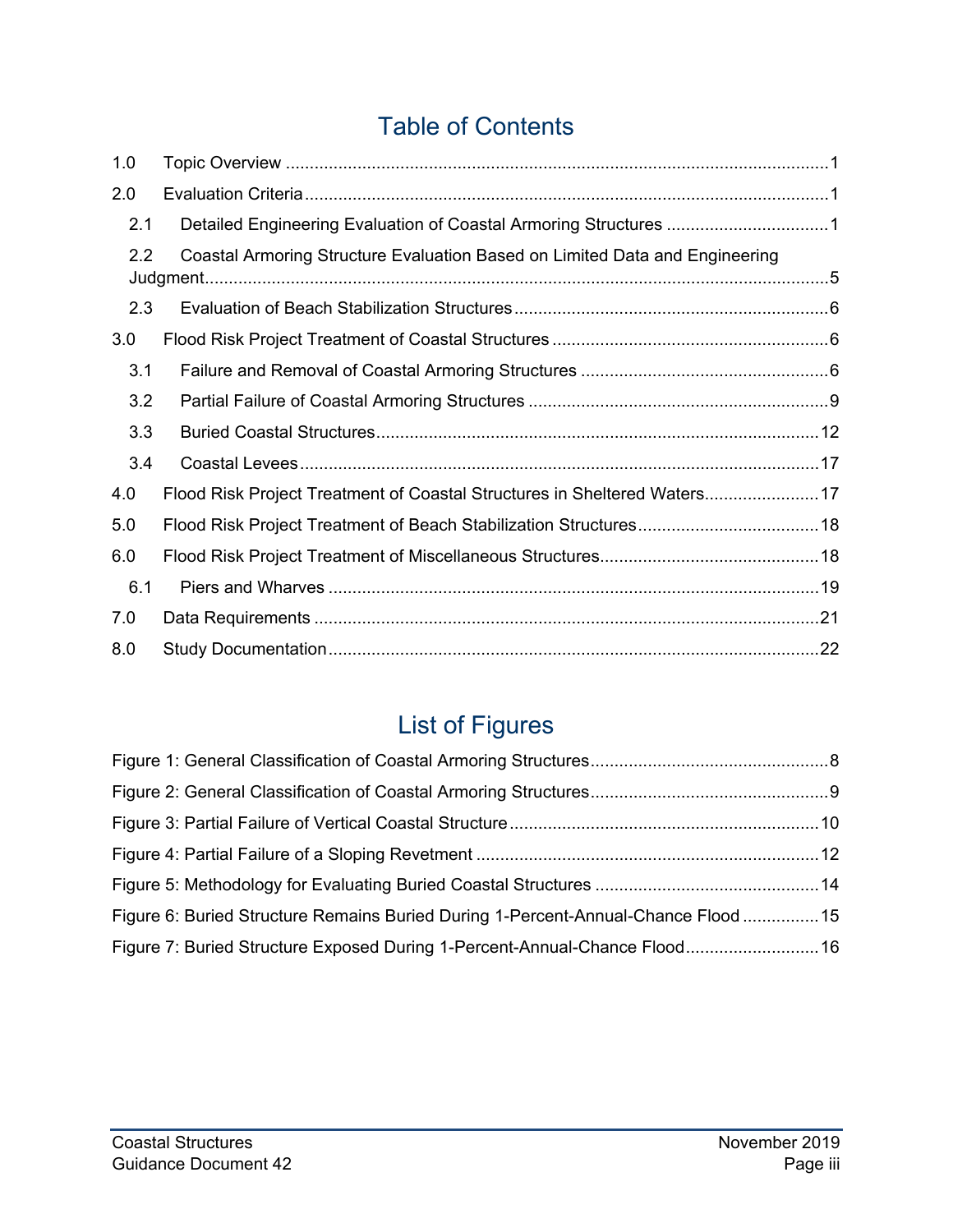# <span id="page-4-0"></span>**1.0 Topic Overview**

This guidance document supports the standards related to approving coastal protection structures to be shown as providing protection on Flood Insurance Rate Maps (FIRMs) and outlines methods for analyzing the stability and effects of coastal structures during the 1 percent-annual-chance flood conditions.

Because coastal structures can significantly affect local topography and flood hazards, Mapping Partners must evaluate coastal structures as part of any flood hazard study. The evaluation should, where possible, determine whether a coastal structure will survive the 1-percent-annualchance flood and what impacts it will have on upland flooding.

Criteria for evaluating the stability and performance of coastal armoring structures for Flood Risk Project purposes are well-developed and are discussed in detail. Criteria for evaluating beach stabilization structures have not been developed yet, and only basic guidance is provided. Criteria for evaluating miscellaneous structures are not standardized, and only basic guidance is provided. The Mapping Partner should coordinate with FEMA when only basic guidance is provided. Treatment of each structure must be clearly documented in the Technical Study Data Notebook (TSDN).

# **2.0 Evaluation Criteria**

Mapping Partners are not required to perform detailed engineering evaluations of all coastal structures within the study area. During a flood risk study, engineering judgment is typically used in determining whether a structure should remain intact, failed, or removed from the analysis. A prudent analysis will analyze several scenarios and adopt the most conservative results. However, when such a detailed structure evaluation is performed, there are specific evaluation criteria that must be applied.

## **2.1 Detailed Engineering Evaluation of Coastal Armoring Structures**

Where a Mapping Partner chooses to perform a detailed engineering evaluation of an existing coastal armoring structure during a Flood Risk Project, FEMA requires the evaluation to be based upon the criteria outlined below, and upon as-built documentation. When as-built documents are not available, the evaluation should be based upon best available data, standard design and engineering assumptions, and conservative estimates of material properties. The evaluation should be confirmed and documented by past performance during severe storm events. The underlying requirement is that the evaluation must yield an accurate assessment of coastal structure performance during the 1-percent-annual-chance flood, based upon available evidence.

It should be noted, however, that the art of coastal structure evaluation is constantly evolving. However, permission should be obtained from the FEMA Project Officer prior to utilizing alternative evaluation procedures and criteria.

#### General

For purposes of the National Flood Insurance Program (NFIP), FEMA will only recognize in its flood hazard and risk mapping effort those coastal flood protection structures that meet, and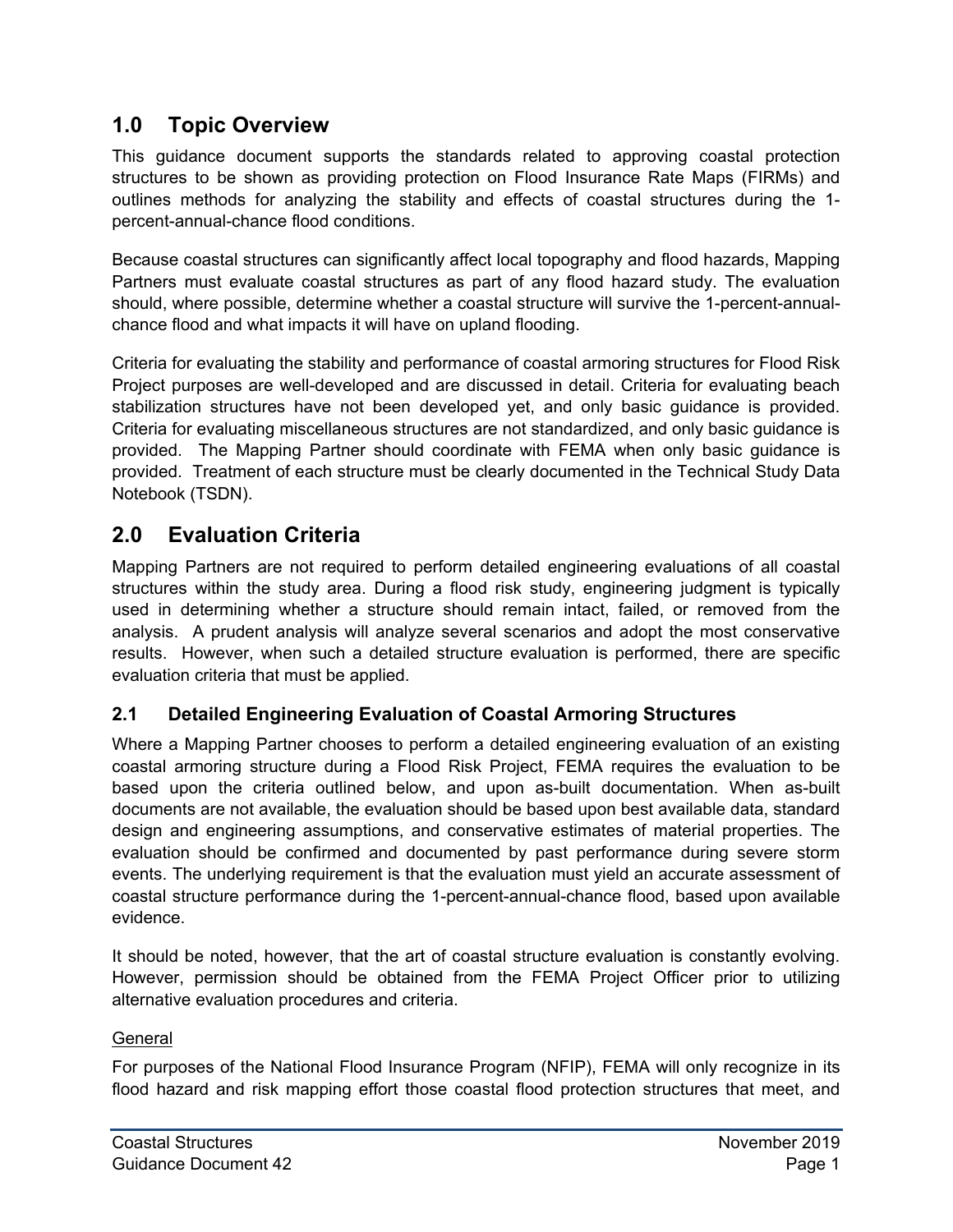continue to meet, minimum design and maintenance standards that are consistent with the level of protection sought through the comprehensive floodplain management criteria cited in the Code of Federal Regulations (CFR) at Title 44, Chapter 1, Section 60.3 (44 CFR § 60.3). Accordingly, the procedure describes the types of information FEMA needs to recognize, on NFIP maps, that a coastal flood protection structure will survive and impact upland flooding during the base flood. This information must be supplied to FEMA by the community or other party seeking recognition of such a coastal flood protection structure at the time a flood risk study or restudy is conducted, when a map revision under the provision of 44 CFR Part 65 is sought based on a coastal flood protection structure, and upon request by the FEMA Administrator during the review of previously recognized structures. The FEMA review will be for the sole purpose of establishing appropriate risk zone determinations for NFIP maps and shall not constitute a determination by FEMA as to how a structure will perform in a flood event.

#### Design Criteria

For coastal flood protection structures to be recognized by FEMA, sufficient evidence must be provided that adequate design, construction, and maintenance have been undertaken to provide reasonable assurance of durable protection from the base flood. The following requirements must be met:

- 1. Design Parameters. A coastal flood protection structure must be designed using physical parameters that fully represent the base flooding event, including the following:
	- i. Design water levels evaluated should range from the mean low water at the site, to the 1-percent-annual-chance stillwater elevation (SWEL). The full range of elevations must be examined to determine the critical water level because the most severe conditions may not occur at either extreme.
	- ii. Wave heights and periods must be calculated for each water level analyzed. At a minimum, significant wave heights and periods should be used for "flexible" structures such as revetments, and larger wave heights, up to the 1-percentannual-chance wave height (1.67 times the significant wave height), used for more rigid structures such as seawalls and bulkheads. The U.S. Army Corps of Engineers (USACE) Coastal Engineering Manual, provides guidance and procedures for determining appropriate wave heights and periods.
	- iii. Breaking wave forces under structure-perpendicular loading must be considered in the design unless it can be demonstrated that the structure will not be subject to breaking waves. The very high, short duration "shock" pressures must be used for low mass structures such as bulkheads, while only the secondary "non-shock" pressures need to be used for massive structures such as gravity seawalls. Analyses of the breaking wave forces using methods such as those identified in the USACE report "Criteria for Evaluating Coastal Flood Protection Structures," (WES TR CERC-89-15) must be submitted.
- 2. Minimum Freeboard. The minimum freeboard for coastal flood protection structures to be recognized on FEMA flood maps for protection against the storm surge component of the base flood shall be 2 feet above the 1-percent-annual-chance SWEL [and 1 foot above the height of the 1-percent-annual-chance wave or the maximum wave runup (whichever is greater)].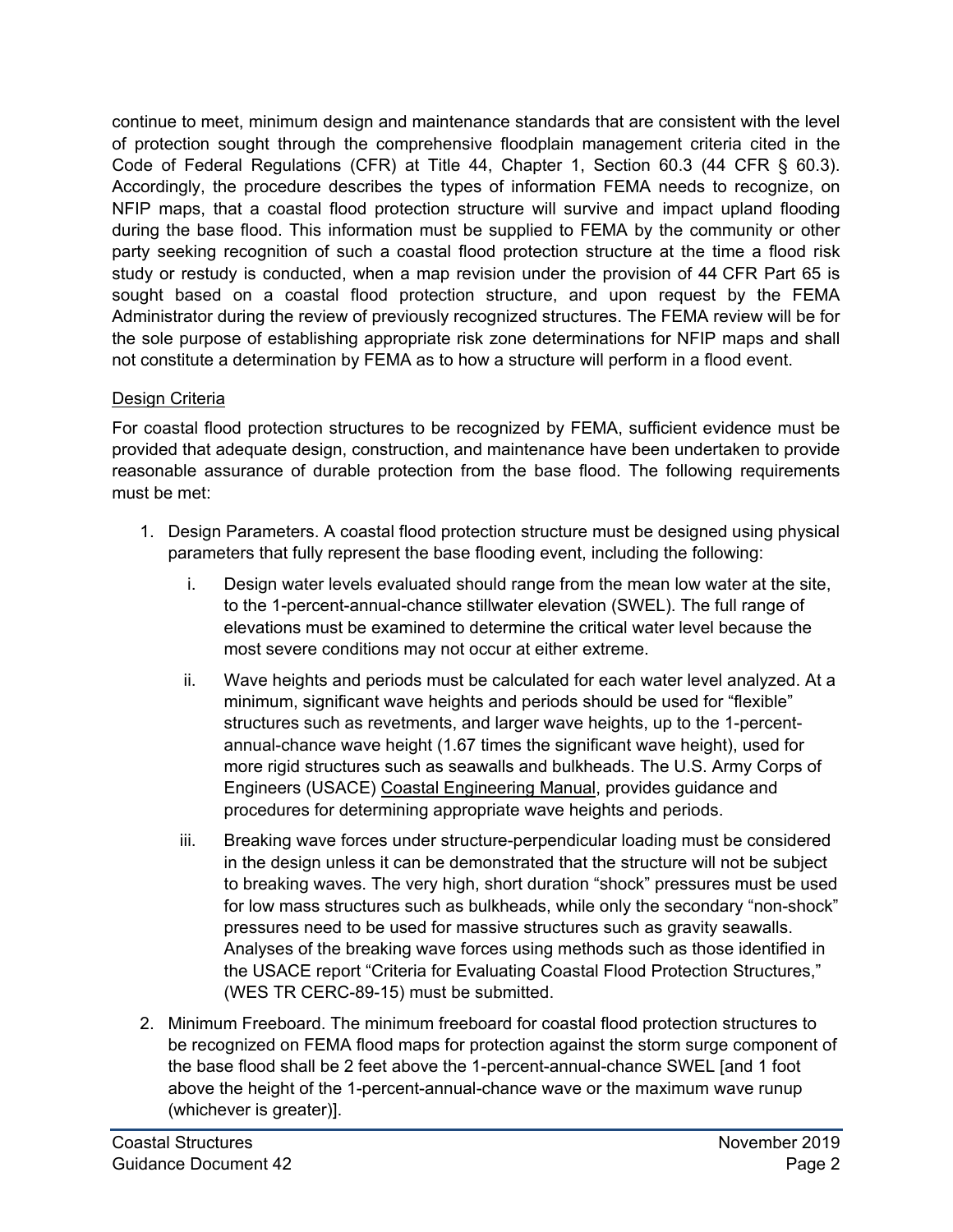- 3. Toe Protection. The loss of material and profile lowering seaward of the structures must be included in the design either through the incorporation of adequate toe protection or an evaluation of structural stability with potential scour equal to the maximum wave height on the structure. Engineering analyses such as those recommended in the USACE's Geotechnical Engineering in the Coastal Zone (WES IR CERC-87-1) or Design of Coastal Revetments, Seawalls, and Bulkheads (COE EM 1110-2-1614) must be submitted for toe protection, or an analysis of scour potential such as found in Criteria for Evaluating Coastal Flood Protection Structures (WES TR CERC-89-15) must be submitted.
- 4. Backfill Protection. Engineering analyses of wave runup, overtopping, and transmission must be performed using methods provided in the USACE report "Criteria for Evaluating Coastal Flood Protection Structures," (WES TR CERC-89-15). Where the structure height is not sufficient to prevent overtopping and/or wave transmission, protection of the backfill must be included in the design. This should address prevention of loss of backfill by rundown over the structures, by drainage landward, under, and laterally around the ends of the structure as well as through joints, seams, or drainage openings in the structures.
- 5. Structural Stability, Minimum Water Level. Analyses of the ability of the structures to resist the maximum loads associated with the minimum seaward water level, no wave action, saturated soil conditions behind the structures, and maximum toe scour must be submitted. For coastal dikes and revetments, geotechnical analyses of potential failure in a landward direction by rotational gravity slip must be submitted.
	- i. For coastal dikes and revetments, geotechnical analyses of potential failure in a landward direction by rotational gravity slip must be submitted.
	- ii. For gravity and pile-support seawalls, engineering analyses of seaward sliding, seaward overturning, and foundation adequacy using the maximum pressures developed in the sliding and overturning calculations must be submitted.
	- iii. For anchored bulkheads, engineering analyses of shear failure, moment failure, and the adequacy of the tiebacks and deadmen to resist the loadings must be submitted.
- 6. Structural Stability, Critical Water Level. Analyses of the ability of the structure to resist the maximum loads associated with the critical water level, which may be any water level from the mean low water level to the 1-percent-annual-chance SWEL, including hydrostatic and hydrodynamic (wave) loads, saturated soil conditions behind the structure, and maximum toe scour must be submitted.
	- i. For coastal dikes and revetments, geotechnical analyses of potential failure in a seaward direction by rotational gravity slip and of foundation failure due to inadequate bearing strength must be submitted.
	- ii. For revetments, engineering analyses of the rock, riprap, or armor block stability under wave action; uplift forces on the rock, riprap, or armor blocks; toe stability; and adequacy of the graded rock and geotechnical filters must be submitted.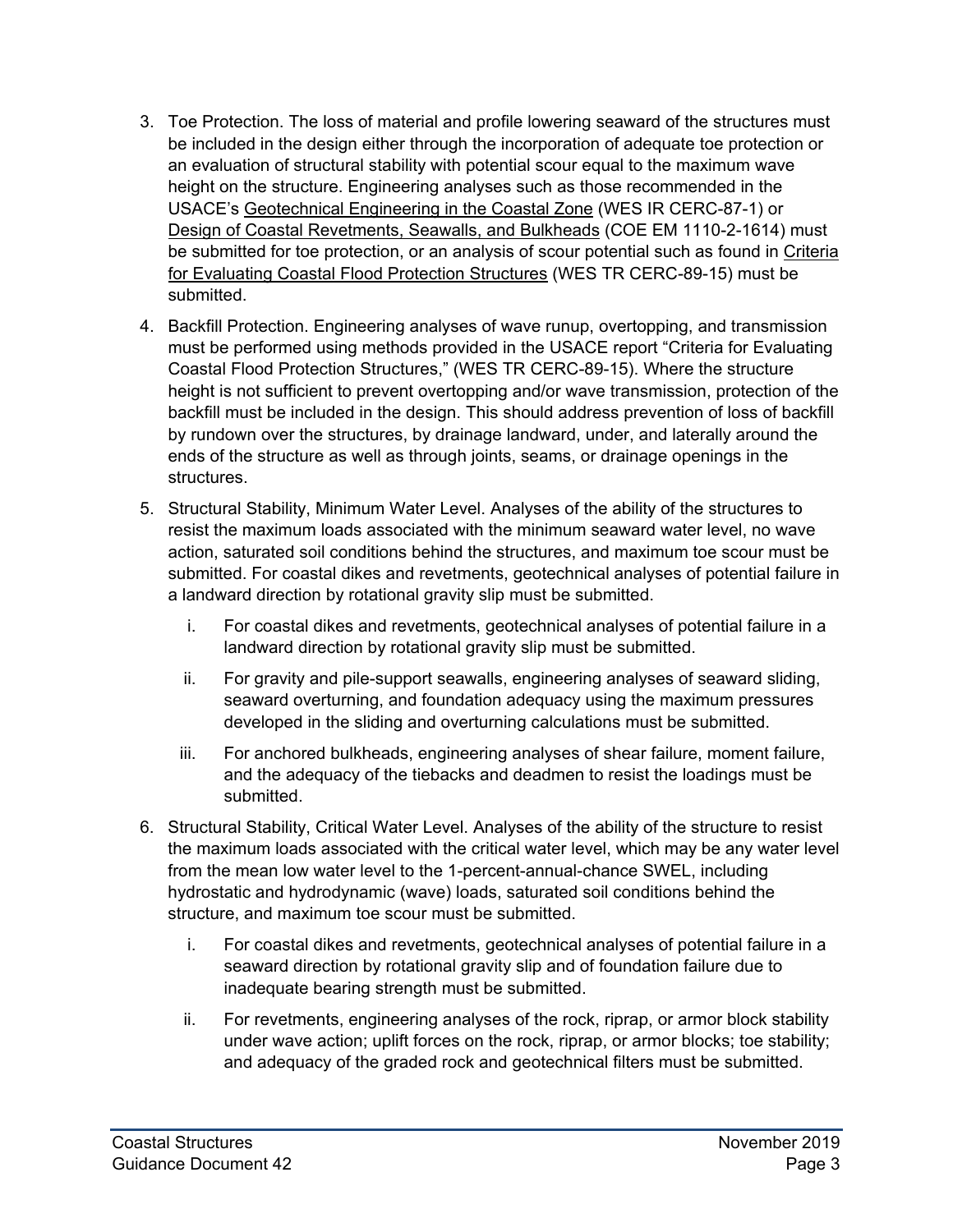- iii. For gravity and pile-supported seawalls, engineering analyses of landward sliding, landward overturning, and foundation adequacy using the maximum pressures developed in the sliding and overturning calculations must be submitted.
- iv. For anchored bulkheads, engineering analyses of shear failure and moment failure using "shock" pressures must be submitted.
- 7. Material Adequacy. Documentation and/or analyses must be submitted that demonstrate that the materials used for the construction of the structure are adequate and suitable, including life expectancy considerations, for the conditions that exist at the site.
- 8. Ice and Impact Alignment. Where appropriate, analyses of ice and impact forces must be submitted.
- 9. Structure Plan Alignment. A shore protection project should present a continuous structure with redundant return walls at frequent intervals to isolate locations of failure. Isolated structures, or structures with a staggered alignment, must submit analyses of the additional forces from concentrated, diffracted, and/or reflected wave energy on the different sections and ends.
- 10. Other Design Criteria. FEMA will require that flood protection structures described above, regardless of type, be evaluated on the basis of how they may react structurally to applied forces. Therefore, analyses normally required of one structure type may also be required by another type that would react in a similar manner to applied forces. In unique situations, FEMA may require that other design criteria and analyses be submitted to show that the structure provides adequate protection. In such situations, sound engineering practice will be the standard on which FEMA will base its determinations. FEMA will provide the rationale for requiring any additional information.

#### Adverse Impact Evaluation

All requests for flood map revisions based upon new or enlarged coastal flood control structures shall include an analysis of potential adverse impacts of the structure on flooding and erosion within, and adjacent to, the protected area.

#### Community and/or State Review

For coastal flood protection structures to be recognized, evidence must be submitted to show that the design, maintenance, and impacts of the structures have been reviewed and approved by the affected communities and by any federal, state, tribe, territory or local agencies that have jurisdiction over flood control and coastal construction activities.

#### **Operation and Maintenance Plans**

For a coastal flood protection structure to be recognized, the structure must be maintained in accordance with an official adopted operations and maintenance plan. A copy of this plan must be provided to FEMA by the owner of the structure when recognition is being sought or when the plan for a previously recognized structure is revised in any manner. All maintenance activities must be under the jurisdiction of a federal or state agency, an agency created by federal or state law, or any agency of a community participating in the NFIP that must assume ultimate responsibility for maintenance. This plan must document the formal procedure that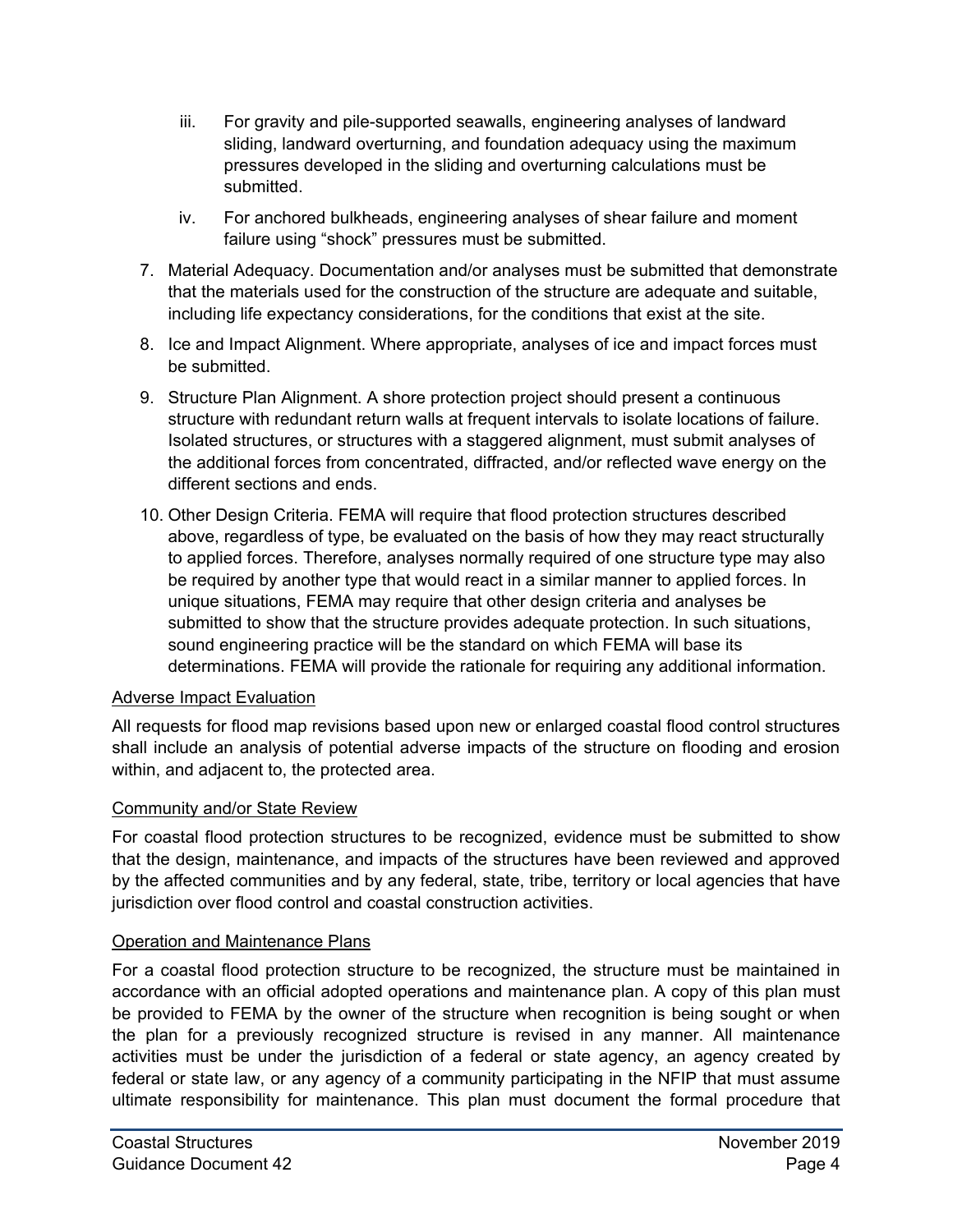<span id="page-8-0"></span>ensures that the stability, height, and overall integrity of the structure and its associated structures and systems are maintained. At a minimum, maintenance plans may specify the maintenance activities to be performed, the frequency of their performance, and the person by name or title responsible for their performance.

The Mapping Partner may ascertain (through discussions with the community and property owners) whether operation and maintenance plans exist for coastal structures that are expected to remain intact during 1-percent-annual-chance flood conditions. Mapping Partners may not have sufficient resources and time to conduct detailed evaluations of the operation and maintenance of each coastal structure within the study area. In such cases, the Mapping Partner may make an engineering judgment about the adequacy of structure operation and maintenance. The Mapping Partner must document data, materials, and assumptions associated with the flood hazard determinations related to structure operation and maintenance. Communities and property owners should be made aware that these evaluations are for mapping purposes only.

#### Certification Requirements

Data and analyses submitted to support that a given coastal flood protection structure complies with the structural design requirements set forth in paragraphs 1 through 10 above must be certified by a registered professional engineer. Also, certified as-built plans of the structure must be submitted. Certifications are subject to the definition given at 44 CFR § 65.2. In lieu of these certification requirements, a Federal agency with responsibility for design of coastal flood protection structures may certify that the structure has been adequately designed and constructed to provide base flood protection.

#### **2.2 Coastal Armoring Structure Evaluation Based on Limited Data and Engineering Judgment**

For the purposes of flood risk study, the Mapping Partner may not have sufficient resources and time to conduct a detailed evaluation of each coastal armoring structure within the study area. In such cases, the Mapping Partner can apply engineering judgment (albeit, guided by the guidance in Section 2.1 and USACE CERC Technical Report 89-15 Criteria for Evaluating Coastal Flood Protections Structures) to determine the likely stability of each structure during the 1-percent-annual-chance flood. These conclusions may be based largely on available archive information and local observations, including historic evidence of storm damage and maintenance. Note that any data and procedures used in the evaluations shall be documented, and communities and property owners shall be made aware that these evaluations are for mapping purposes only.

If the available information does not clearly point to survival or failure of a coastal structure, the Mapping Partner may either:

- 1. Conduct a detailed evaluation based on the FEMA criteria (see the previous subsection).
- 2. Perform the erosion and wave analyses for both the intact and failed structure cases and map the flood hazards associated with the more hazardous case.

If option 2 is selected, the Mapping Partner shall clearly document the results of all cases investigated and specify which case is used for mapping purposes. It should be noted that a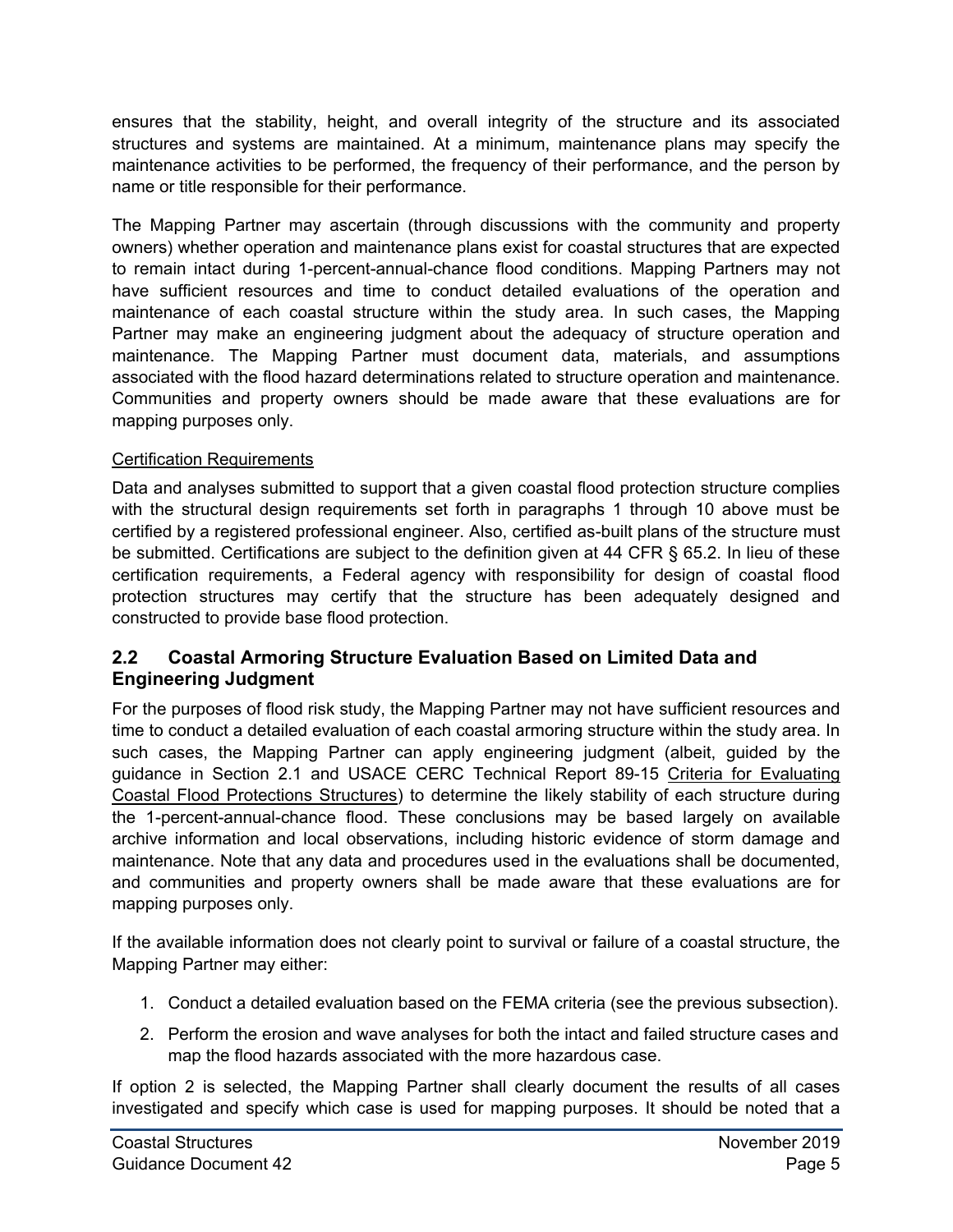<span id="page-9-0"></span>failed coastal structure may or may not yield the greatest flood hazards. Therefore, coastal flood analyses for the intact and failed conditions should be performed, with the greatest resulting flood hazard being mapped. Maintaining results of all analyses may be useful in the event map revisions are requested by property owners based upon certified structures $^{\rm 1}.$  $^{\rm 1}.$  $^{\rm 1}.$ 

# **2.3 Evaluation of Beach Stabilization Structures**

Guidance on how to predict the survival or failure of groins, which usually fail by loss of profile (through settlement, displacement, or deterioration) and/or by becoming detached at their landward ends, is not readily available. Likewise, guidance on how to predict the failure of breakwaters, sills, and reefs (usually through loss of profile) is not readily available. Some information on failure modes may be available in technical or historical literature, and should be consulted by the Mapping Partner.

If a Mapping Partner chooses to evaluate beach stabilization structures during flood risk study, the proposed evaluation methods and procedures should be discussed with the FEMA Project Officer, in advance, and approval by FEMA must be obtained before the evaluations can be carried out.

# **3.0 Flood Risk Project Treatment of Coastal Structures**

Technical Report 89-15 identifies four primary functional types of coastal flood protection structures: gravity seawalls, pile-supported seawalls, anchored bulkheads, and dikes or levees. A fifth type, revetment, is added here (see Figures 1 & 2).

Technical Report 89-15 recommends as a general policy that "FEMA not consider anchored bulkheads as providing flood protection during large storms." Thus, the default assessment for open coast anchored bulkheads should be that they are assumed to fail during the 1-percentannual-chance flood. Mapping Partners may choose to treat some anchored bulkheads as surviving the flood and/or providing some degree of flood protection, but those instances should be limited (e.g., to sheltered waters, where the bulkhead may be stable during 1-percentannual-chance flood conditions).

Many seawalls, revetments, and (some) bulkheads may be recognized on flood hazard maps if analysis based on the evaluation criteria in Section 2.1 shows they will remain intact during the 1-percent-annual-chance storm (in some cases, even if overtopped). These structures may provide total or limited protection against flooding, erosion, and waves, depending upon their location, strength, and dimensions.

## **3.1 Failure and Removal of Coastal Armoring Structures**

In the event that a coastal structure is determined to fail, the Mapping Partner shall remove the structure entirely from the analysis transect or estimate the partial collapse of the structures

<span id="page-9-1"></span> $\ddot{\phantom{a}}$  $1$  Often, property owners request revisions to the FIRM based upon existing, new, or proposed coastal structures. Map revisions based upon coastal structures require a detailed evaluation and certification by a professional engineer registered in the subject State. FEMA has distributed the *Coastal Structure Form* (MT-2, Form 5, available at [www.fema.gov/pdf/fhm/mt2\\_f5.pdf\)](http://www.fema.gov/pdf/fhm/mt2_f5.pdf) to evaluate coastal structures as the basis for map revisions.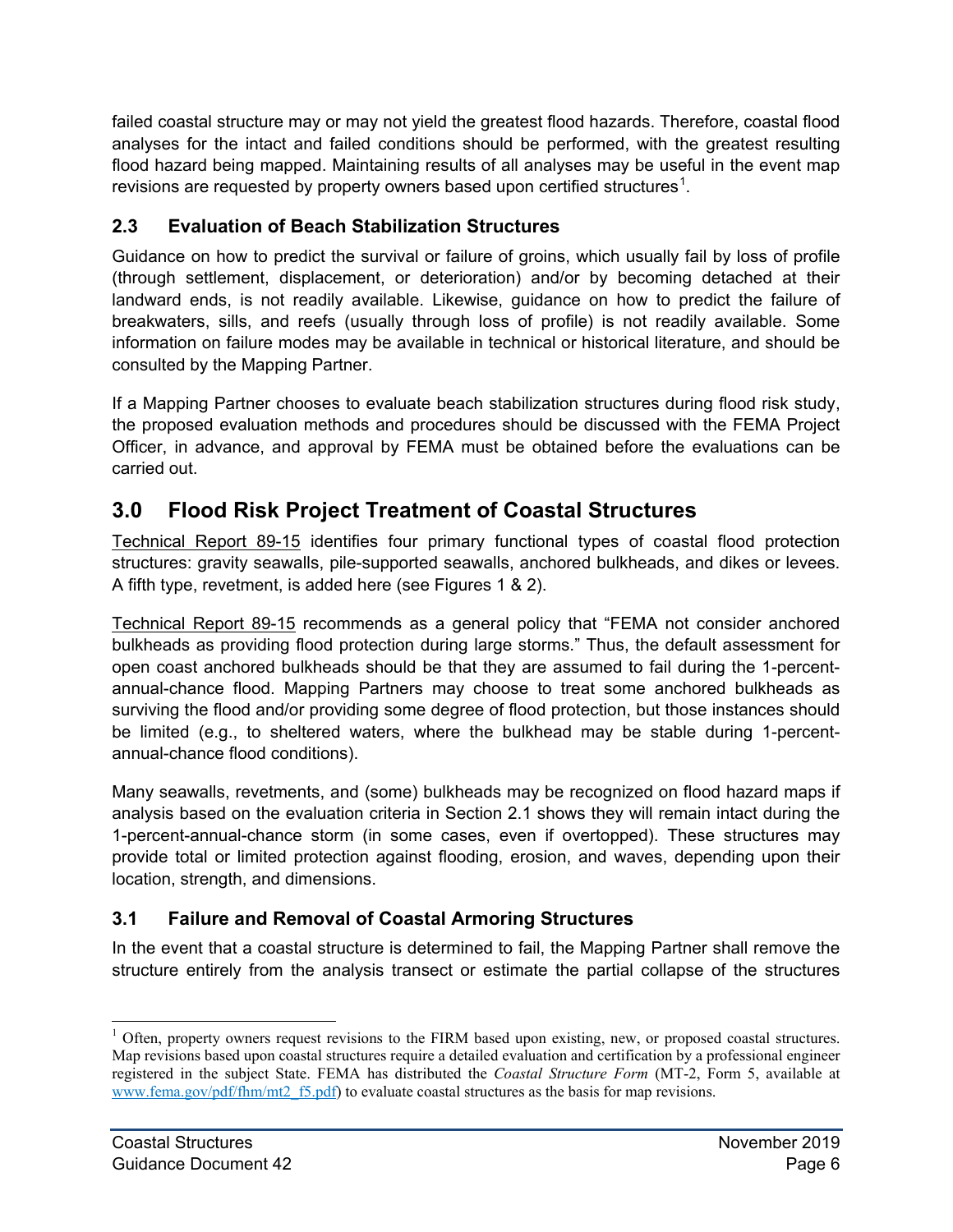<span id="page-10-0"></span>where appropriate (see Subsection 3.2). In general, structures may be completely removed if they are small and/or localized features such as non-engineered revetments; however, structures that are not expected to be completely destroyed and removed during a 1-percentannual-chance event, such as large-scale, engineered rick revetments, should not. If the failed structure is removed entirely, the remaining soil profile should be altered to achieve its likely slope immediately after structure failure. Information on slopes behind failed structures is limited. These slopes may vary from 1 on 100 (v:h) for unconsolidated sands, to 1:1 or steeper for consolidated material landward of the failed structure.

For the purposes of a coastal Flood Risk Project, the post-failure slope for this analysis should be in the range of 1:1 to 1:1.5 (v:h). Note that the post-failure slope may not necessarily match the long-term stable slope, but will serve as the basis for subsequent site-specific, event-based erosion, wave height, wave runup, and wave overtopping analyses.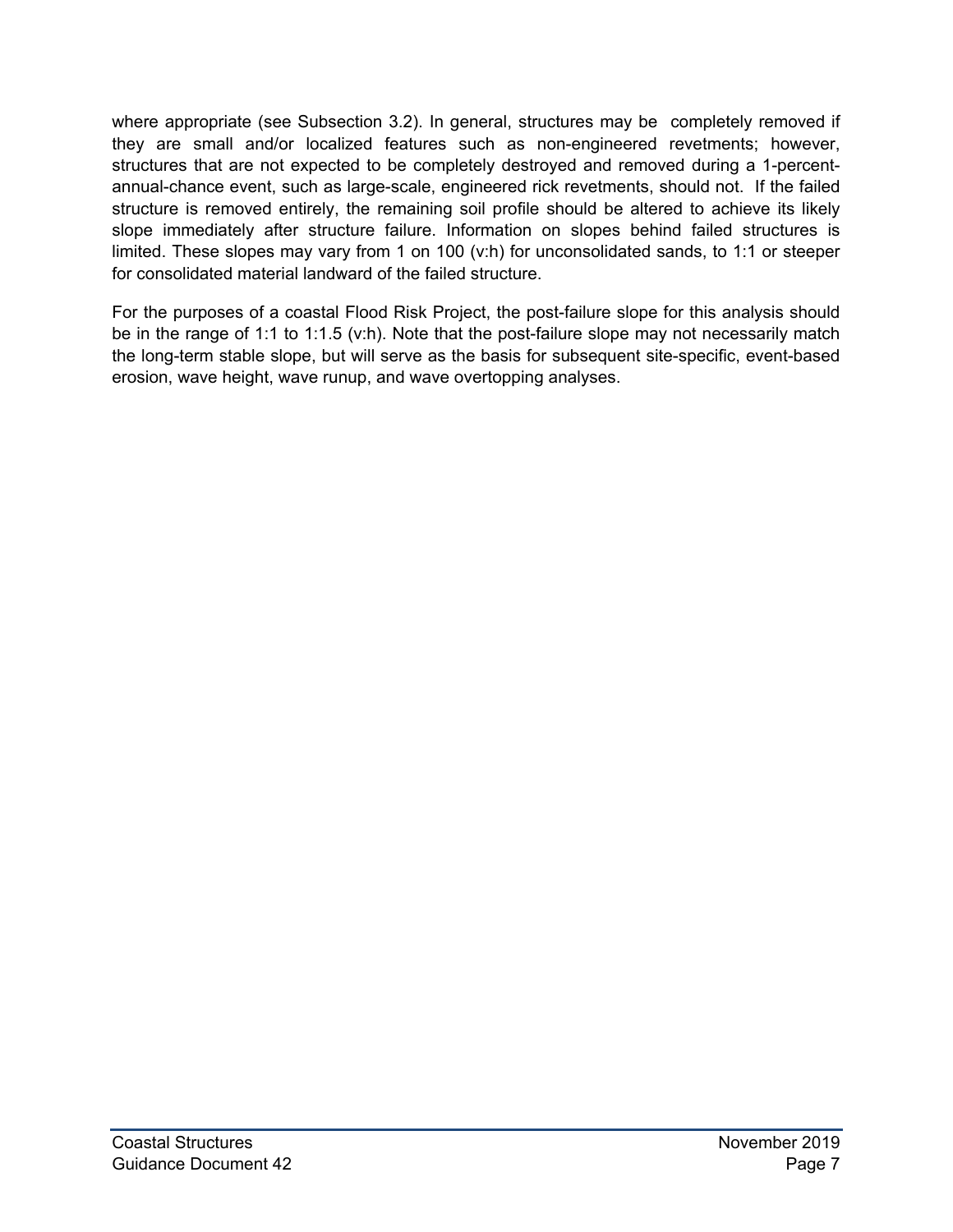#### <span id="page-11-0"></span>**Figure 1: General Classification of Coastal Armoring Structures**



## PRIMARY FUNCTIONAL TYPE OF COASTAL ARMORING STRUCTURES

#### **ANCHORED BULKHEAD**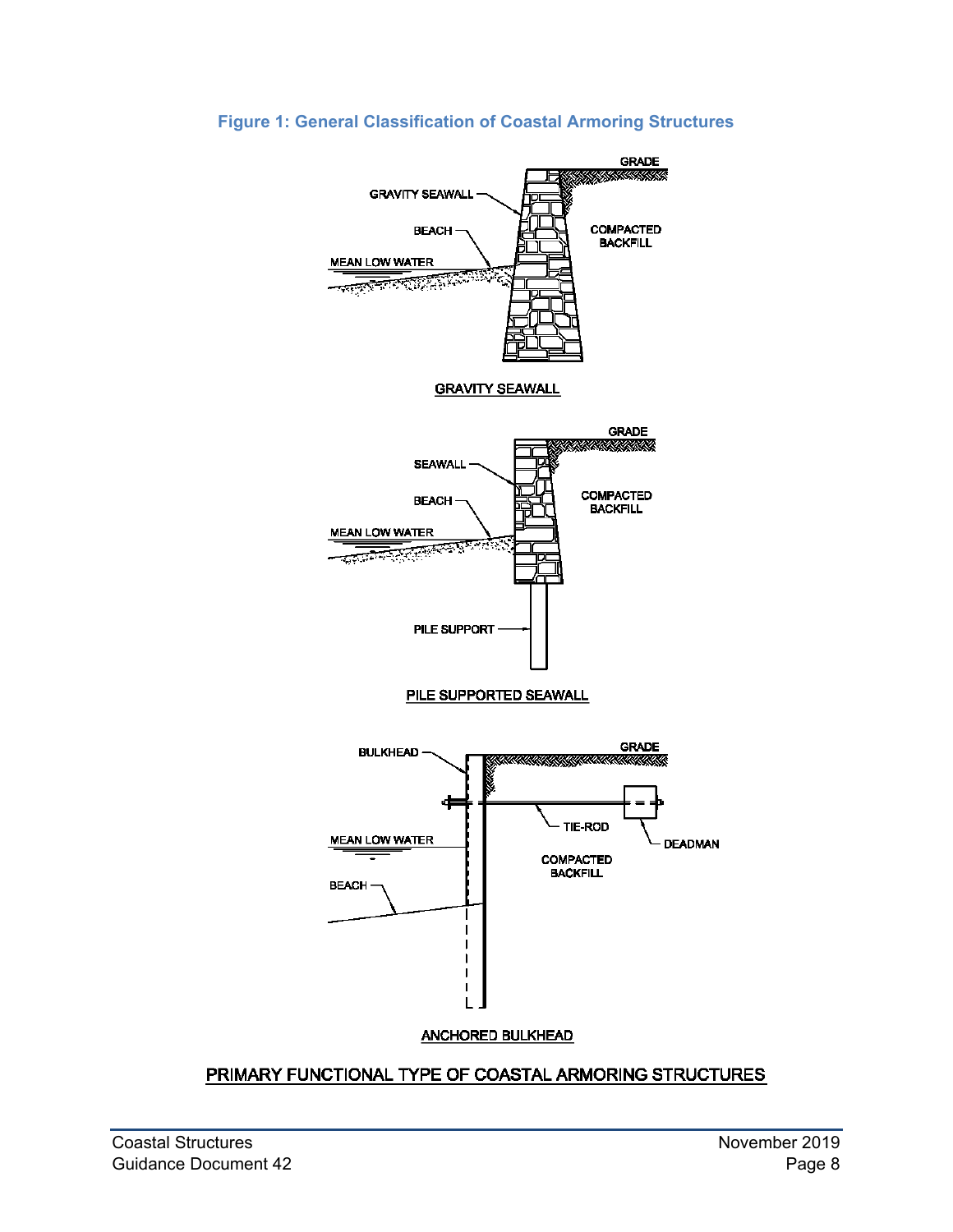<span id="page-12-0"></span>

#### **Figure 2: General Classification of Coastal Armoring Structures**

# PRIMARY FUNCTIONAL TYPE OF COASTAL ARMORING STRUCTURES

## **3.2 Partial Failure of Coastal Armoring Structures**

It may be appropriate to assume partial failure of such structures and to model accordingly. A recommended simple geometric approach for approximating partial failure of a vertical or nearvertical coastal armoring structure is as follows (see [Figure 3\)](#page-13-1):

- 1. Estimate toe scour at the subject structure based upon the methods described in the Coastal Engineering Manual (USACE, 2003) [found at www.publications.usace.army.mil/.](http://www.publications.usace.army.mil/)
- 2. Assume the structure fails and falls into a rough, porous slope at 1:1.5 (v:h).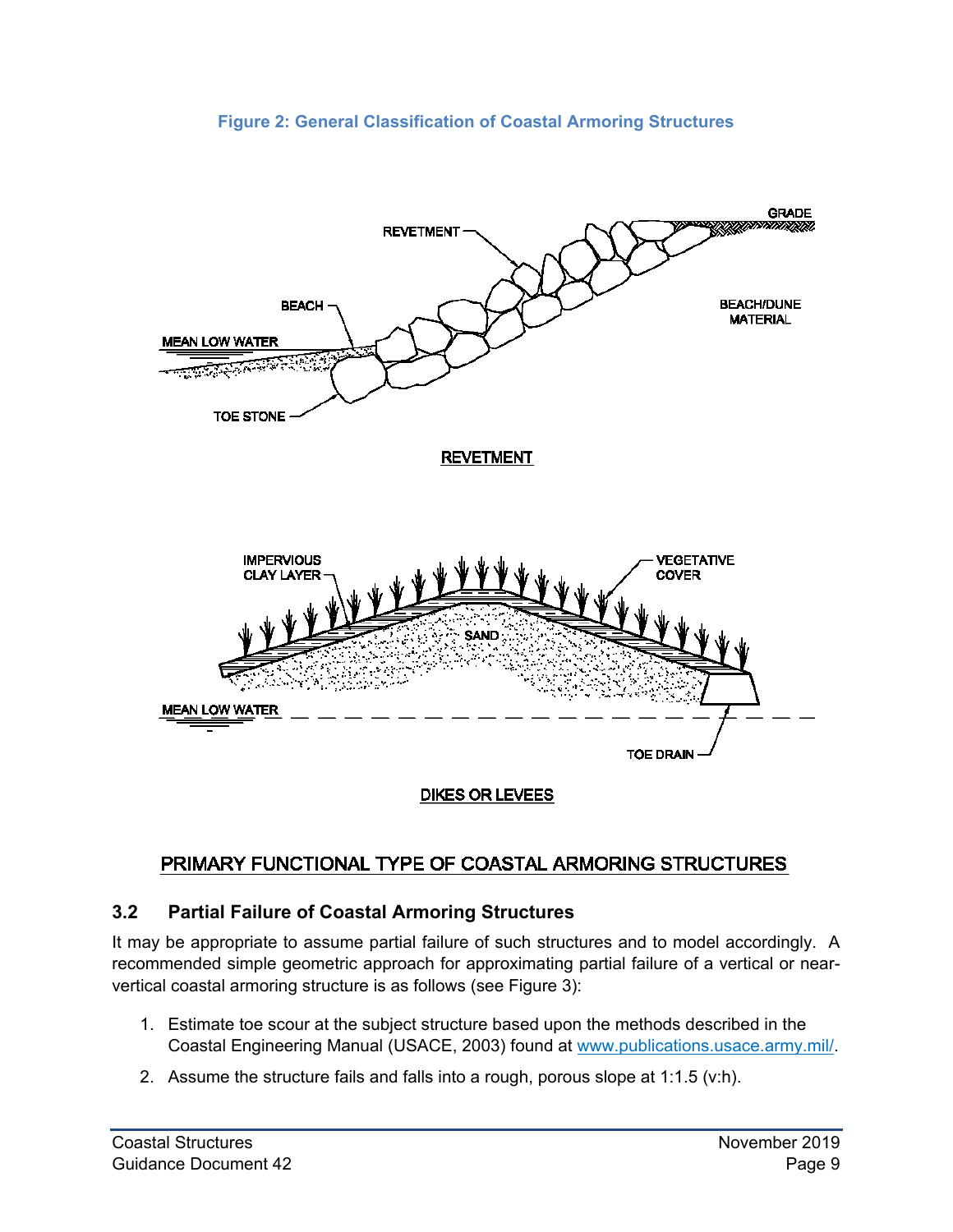<span id="page-13-0"></span>3. Extend the 1:1.5 failure slope from the depth of scour at the structure toe landward to the point where it intersects the existing grade.

<span id="page-13-1"></span>

#### **Figure 3: Partial Failure of Vertical Coastal Structure**

#### VERTICAL STRUCTURE GEOMETRY PRIOR TO FAILURE



#### **VERTICAL STRUCTURE FAILURE GEOMETRY**

#### PARTIAL FAILURE OF VERTICAL COASTAL STRUCTURE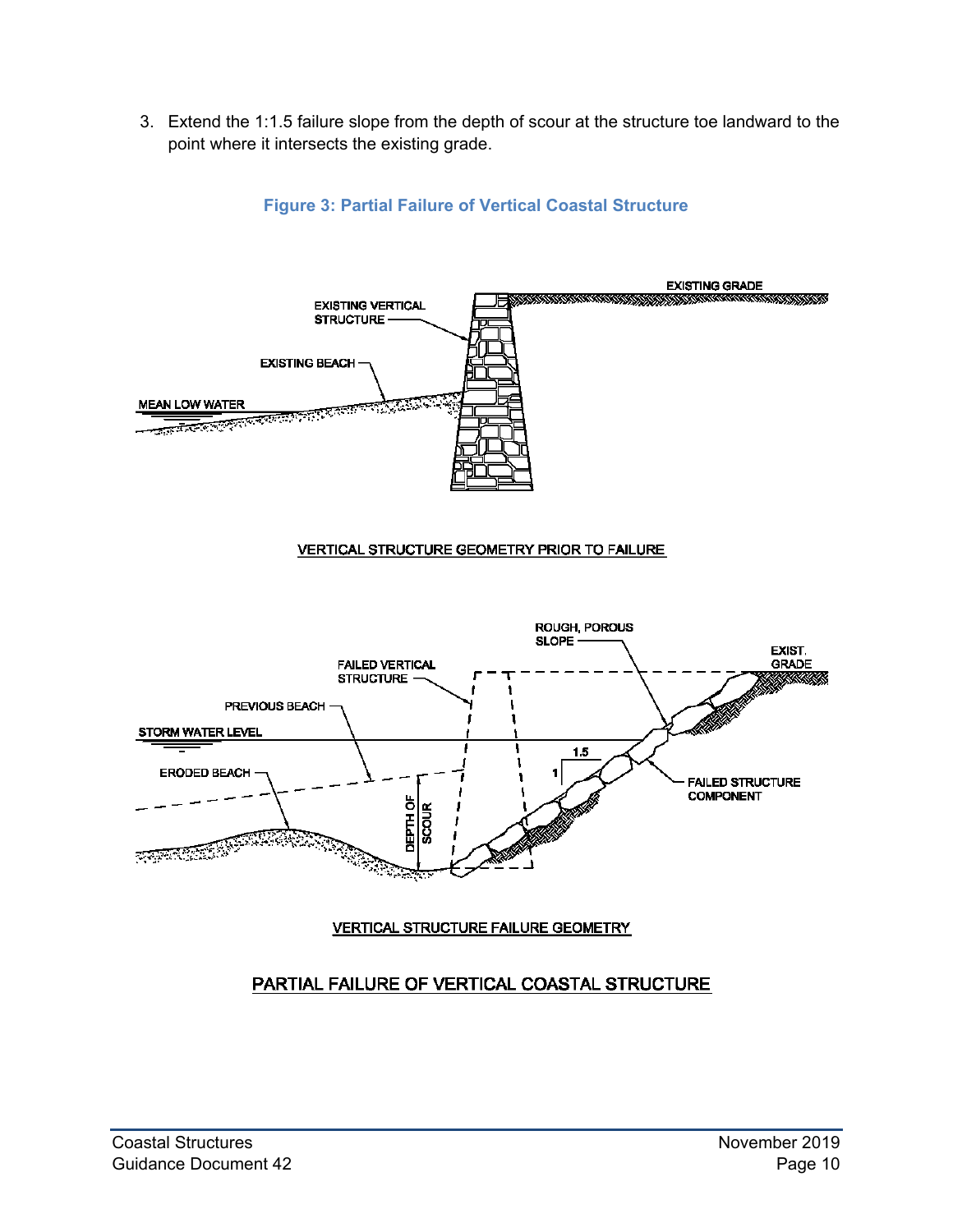A recommended approach for approximating partial failure of a sloping revetment (due to undermining at the toe, or to collapse at the top due to erosion behind the structure) is as follows (see [Figure 4\)](#page-15-1):

- 1. Assume scour at the base of the structure is equal to the depth of the armor layer.
- 2. Assume the structure will collapse in place into a triangular section throughout the structure footprint, with side slopes equal to the original structure slope.
- 3. Assume the landward side of the failed configuration will be half exposed and half buried. Approximate the soil slope landward from the failed structure at a slope in the range of 1:1 to 1:1.5 (v:h).

After determining an appropriate failure configuration, the Mapping Partner shall conduct overland wave height propagation and wave runup analyses upon the failed structure. The Mapping Partner shall select an appropriate roughness factor when conducting runup and overtopping analyses on the failed structure.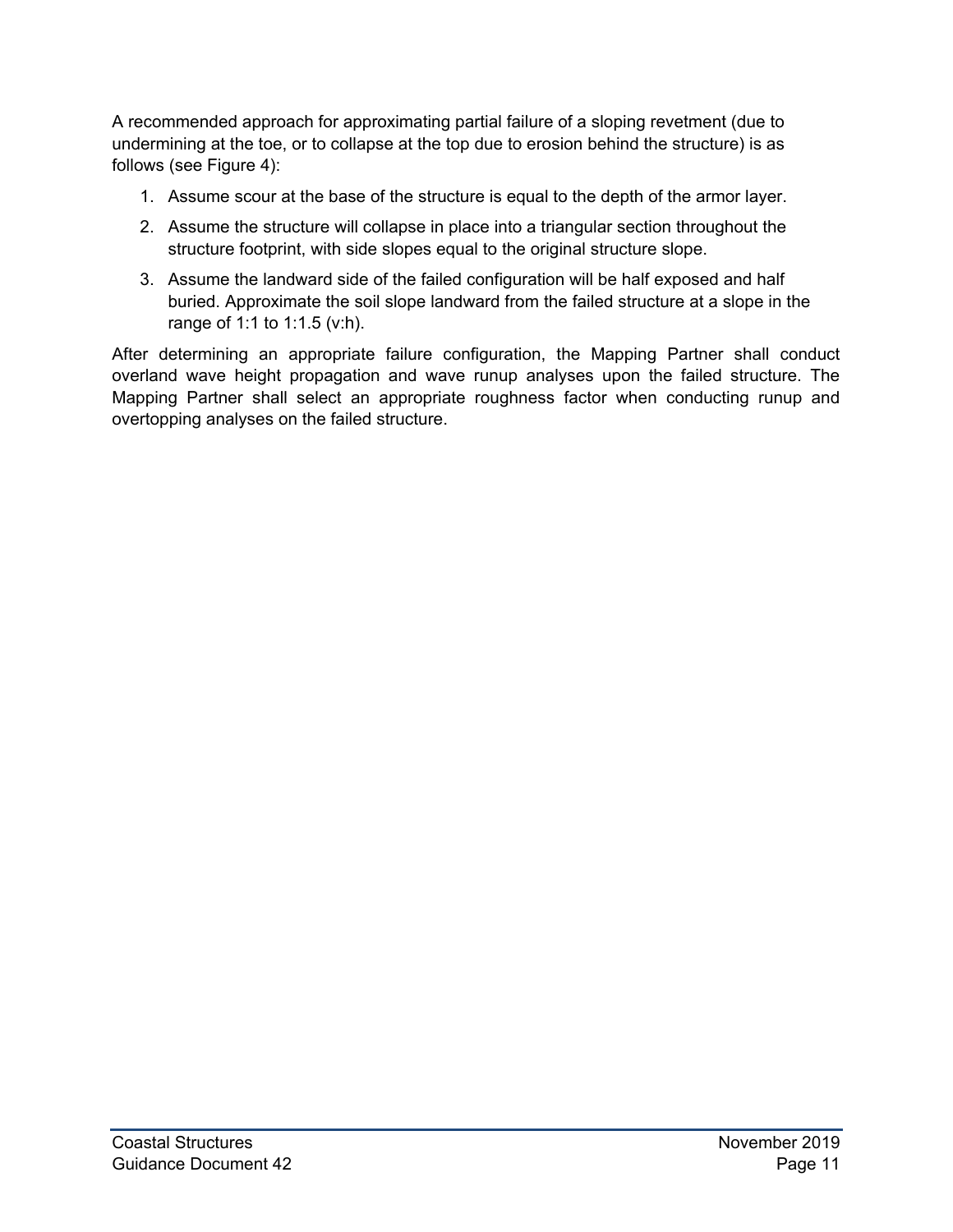#### **Figure 4: Partial Failure of a Sloping Revetment**

<span id="page-15-1"></span><span id="page-15-0"></span>



#### **REVETMENT FAILURE GEOMETRY**

#### PARTIAL FAILURE OF A SLOPING REVETMENT

#### **3.3 Buried Coastal Structures**

Some buried structures are of a size and construction to possibly affect coastal flood hazards, and should—like exposed structures—be considered during the Flood Risk Project.

Once the Mapping Partner has determined that a coastal structure is likely buried at a site, the next steps are to collect information about the structure and follow the study process outlined in [Figure 5.](#page-17-1) The erosion analysis will result in one of the following two scenarios: 1) the buried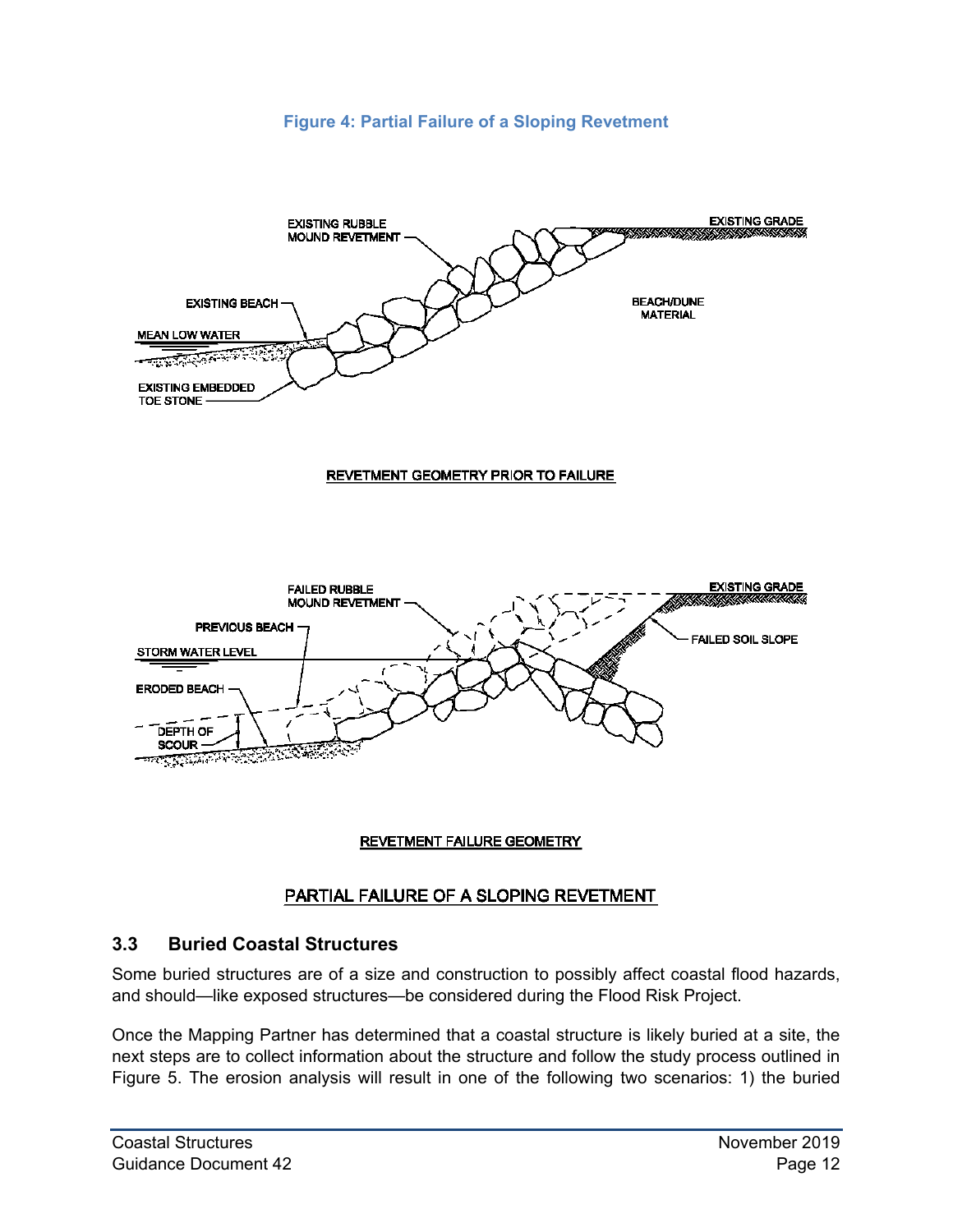<span id="page-16-0"></span>structure will remain buried during the 1-percent-annual-chance flood (see [Figure 6\)](#page-18-1), or 2) the buried structure will be exposed by the 1-percent-annual chance flood (see [Figure 7\)](#page-19-1).

Note that the buried structure study process need not be followed unless the presence of buried structures is known or is highly likely. Field investigations are not required to identify buried coastal structures. There may be some instances where limited field work (such as soil probes to locate the structure) might be useful, but this should be limited to cases where large buried structures are known to exist.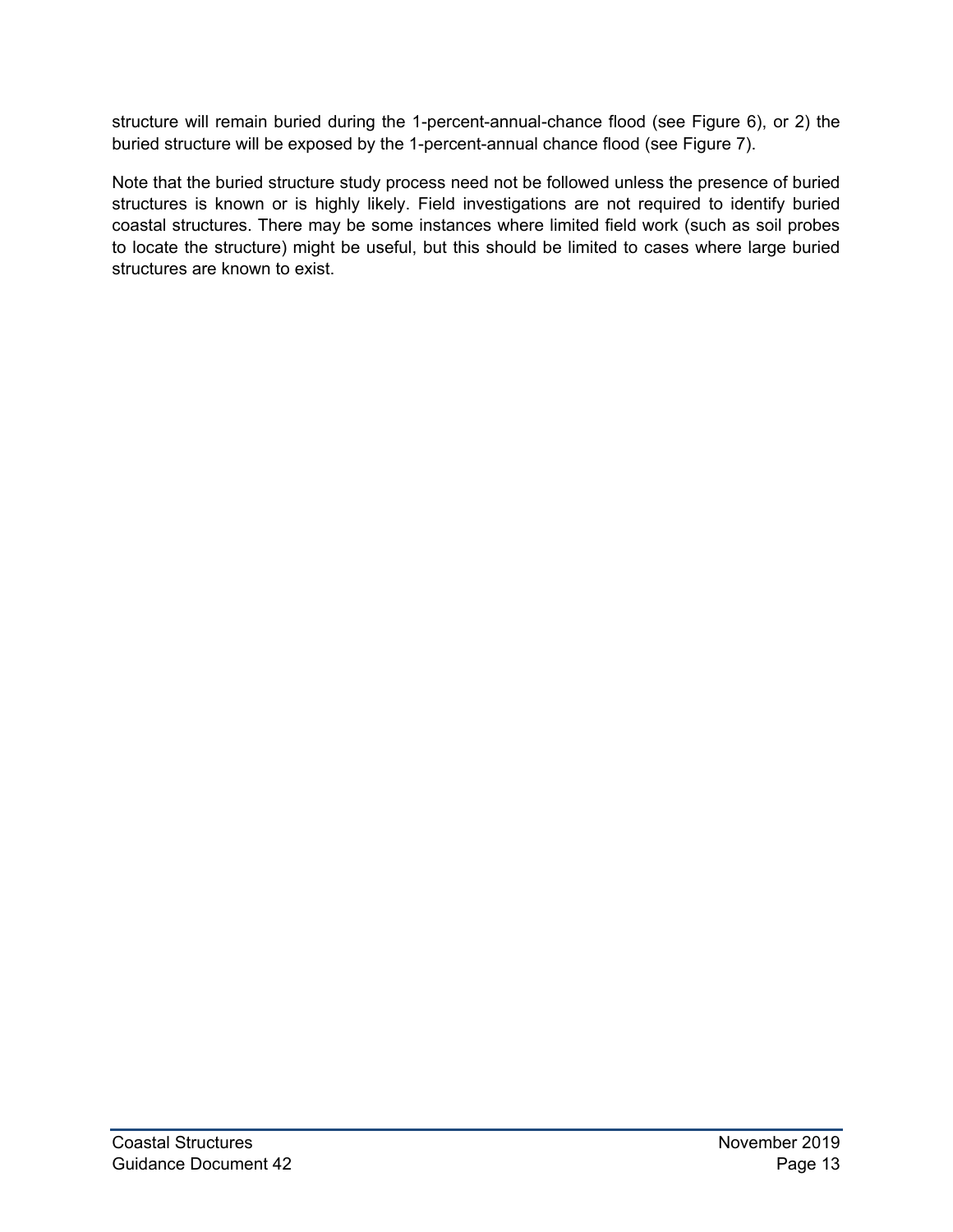<span id="page-17-1"></span><span id="page-17-0"></span>

**Figure 5: Methodology for Evaluating Buried Coastal Structures**

Coastal Structures **November 2019** Guidance Document 42 **Page 14** Page 14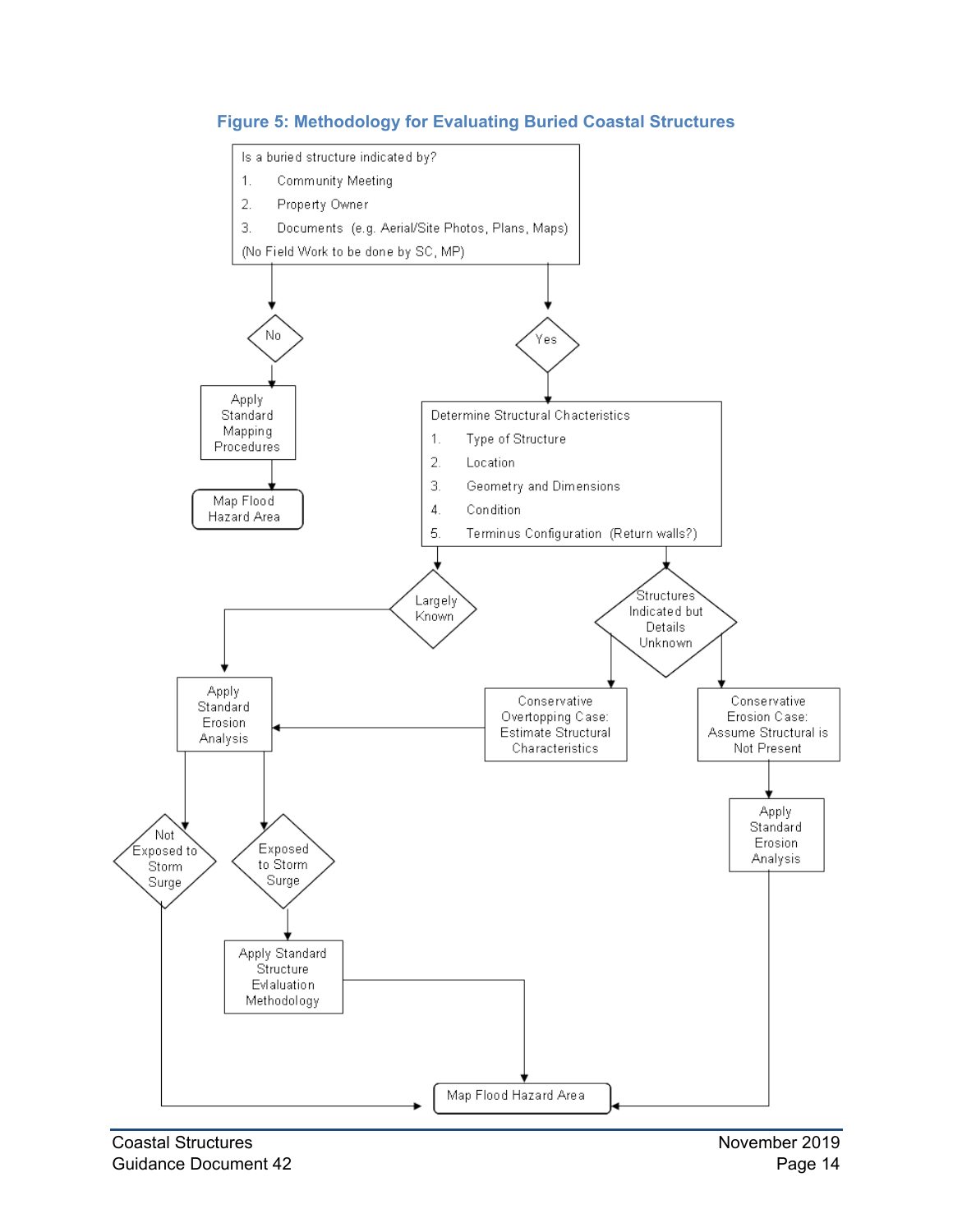<span id="page-18-1"></span><span id="page-18-0"></span>



#### EXISTING GEOMETRY - COASTAL STRUCTURE BURIED BY ACCRETED SEDIMENTS



#### POST-EROSION GEOMETRY - BURIED STRUCTURE

#### NON-EXPOSURE OF BURIED STRUCTURE DURING 1% ANNUAL CHANCE FLOOD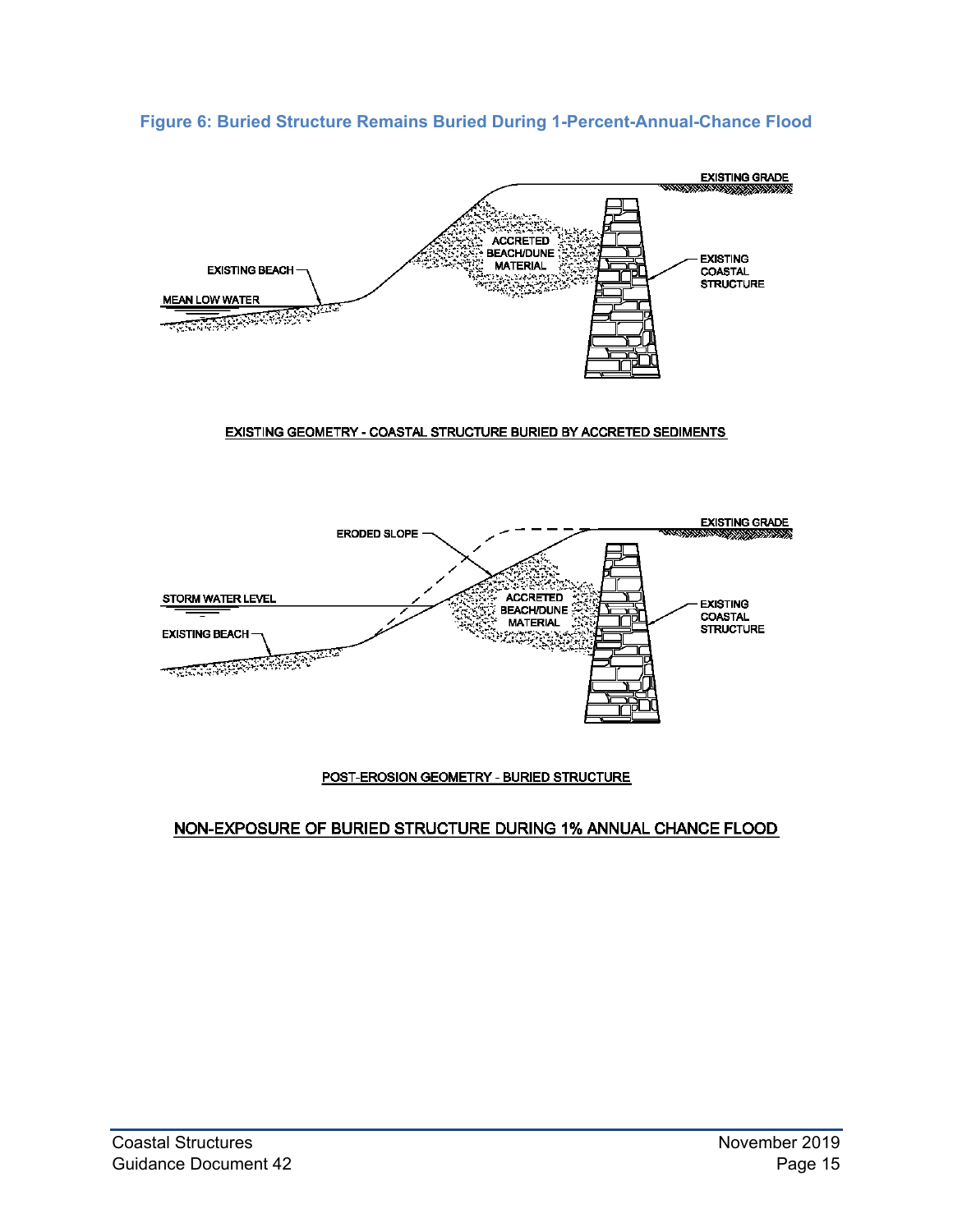#### <span id="page-19-1"></span>**Figure 7: Buried Structure Exposed During 1-Percent-Annual-Chance Flood**

<span id="page-19-0"></span>

#### EXISTING GEOMETRY - COASTAL STRUCTURE BURIED BY ACCRETED SEDIMENTS



#### POST-EROSION GEOMETRY - BURIED STRUCTURE

#### EXPOSURE OF BURIED STRUCTURE DURING 1% ANNUAL CHANCE FLOOD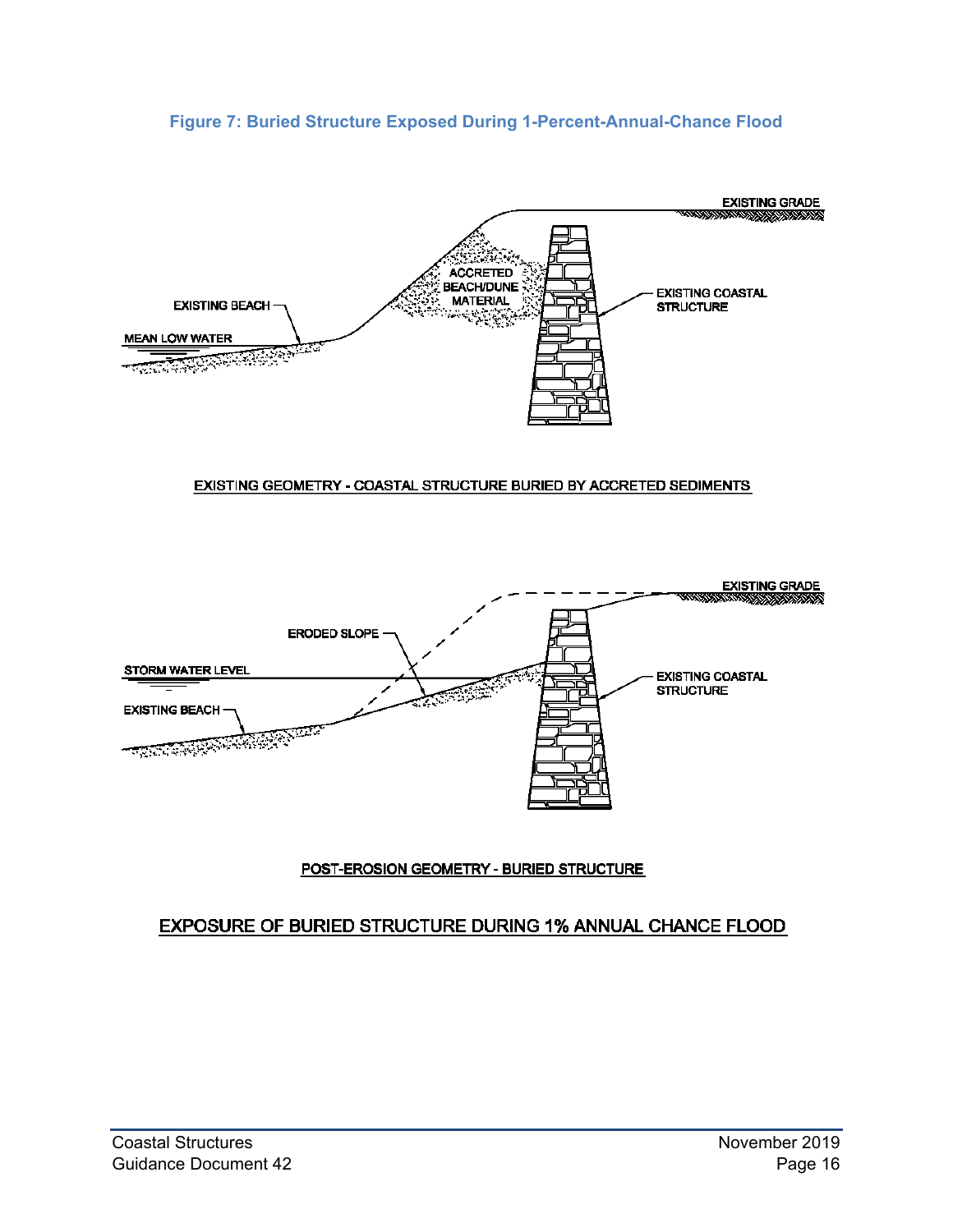# <span id="page-20-0"></span>**3.4 Coastal Levees**

All levees are subject to Guidance Document No. 95, Guidance for Flood Risk Analysis and Mapping: Levees Guidance. Guidance Document No. 95 is accessible through the FEMA Guidelines and Standards for Flood Risk Analysis and Mapping webpage.

# **4.0 Flood Risk Project Treatment of Coastal Structures in Sheltered Waters**

In sheltered waters, the Mapping Partner should use the recommended guidance below:

- Coastal Armoring Structures, Navigation Structures, and Beach Stabilization Structures (e.g. revetments, seawalls, jetties, quay walls, groins, breakwaters): These structures should generally be left intact in the storm surge model setup, unless the Mapping Partner has reason to believe that the failure or removal of such structures will best represent hydromorphologic conditions during storms; in such cases, the Mapping Partner should consult with the FEMA Project Officer prior to making final decisions regarding failure or removal of these structures. These structures should be evaluated for stability per existing guidance (for coastal armoring structures, miscellaneous or beach stabilization structures), as appropriate, during the analysis of overland wave propagation, wave runup, wave overtopping, etc. In instances where Total Water Levels (TWLs) are to be computed for several storm simulations, an initial evaluation should be made to determine which structural configuration (intact or failed structure), on average, best represents the most hazardous condition; this configuration should be used in computing the TWLs.
- Causeways, Roads, and Railroads: These obstacles should not be evaluated according to FEMA guidance on levees or coastal armoring structures even though they may act as such in certain instances. During storm surge modeling and the analysis of waverelated effects, these obstacles should generally be left in place as captured in the topographic data and no additional effort should be made to either remove or represent these structures in the modeling setup. If the Mapping Partner has reason to believe that the removal or the explicit representation of such obstacles might best represent hydro-morphologic conditions during storms, the Mapping Partner should consult with the FEMA Project Officer regarding possible removal or representation of these structures.
- Industrial Facilities, Tank Farms, Containment Berms, Perimeter Roads, and Related Structures: These structures should remain in place if captured in the topographic data and no additional effort should be made to represent these structures in the modeling setup unless the Mapping Partner has reason to believe that their explicit representation will best reproduce the hydraulic conditions during storms. If these structures are captured in the topographic data, engineering judgment should be used to ascertain whether their presence unreasonably results in the under-estimation or over-estimation of flood effects, and if the Mapping Partner believes this to be the case, should consult with the FEMA Project Officer regarding possible failure or removal of these structures.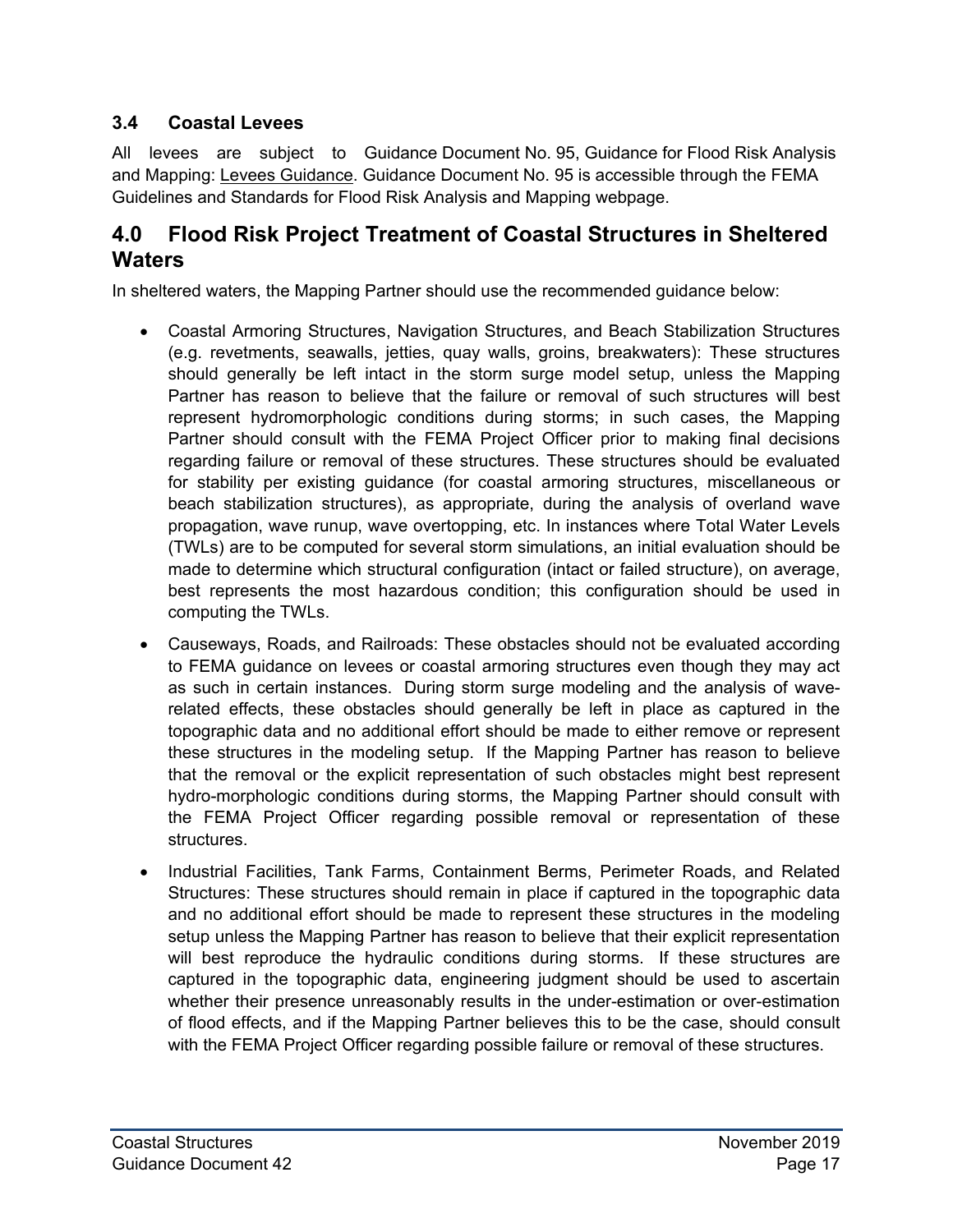# <span id="page-21-0"></span>**5.0 Flood Risk Project Treatment of Beach Stabilization Structures**

If a Mapping Partner chooses to evaluate beach stabilization structures (e.g., groins, jetties, sills, or similar structures) during Flood Risk Project, the following approach is recommended:

- 1. Identify any beach stabilization structures during the Flood Risk Project reconnaissance phase.
- 2. Use historical evidence and engineering judgment to determine whether the structures (or similar structures nearby) have been damaged or detached (during prior storms or gradually over time).
- 3. Document prior damage to the stabilization structures and any resulting shoreline recession attributable to the structural damage.
- 4. Notify the FEMA Project Officer if the Mapping Partner intends to remove beach stabilization structures or reduce their effects during the Flood Risk Project analyses. Obtain FEMA concurrence before proceeding with the following steps.
- 5. Use historical evidence and engineering judgment to predict the likely shoreline configuration (in plain view and elevation) if the structures fail during 1-percent-annual-chance flood conditions.
- 6. Subject the modified shoreline and profile to typical Flood Risk Project analyses (e.g., event-based erosion analysis, wave runup and overtopping analysis, and wave height analysis).
- 7. Note that in the case of some stabilization structures, it is unlikely that their failure will require "removal" from analysis transects; the effects of the structure failure on the shoreline configuration, however, should be considered by the analyses.

# **6.0 Flood Risk Project Treatment of Miscellaneous Structures**

Current FEMA guidance does not address the effects of miscellaneous structures (e.g., piers, port and navigation structures, bridges, culverts, tide gates, etc.) on coastal flood hazard analysis and mapping. This subsection provides general guidance for identifying and analyzing the effects of miscellaneous structures on flooding areas as follows:

- The Mapping Partner may identify structures in addition to the coastal armoring and beach stabilization structures addressed above – that could exert a significant influence on nearshore waves and currents, coastal sediment transport, or ponding in backshore areas, during 1-percent-annual-chance flood conditions, particularly in sheltered waters. This should be done during the Flood Risk Project reconnaissance phase.
- Once identified, the Mapping Partner may use historical evidence, other readily available data, and engineering judgment to determine whether the miscellaneous structures are likely to survive the 1-percent-annual-chance flood conditions. If the structures are likely to fail, then they (and their effects on the shoreline and flooding) may be removed from subsequent analyses.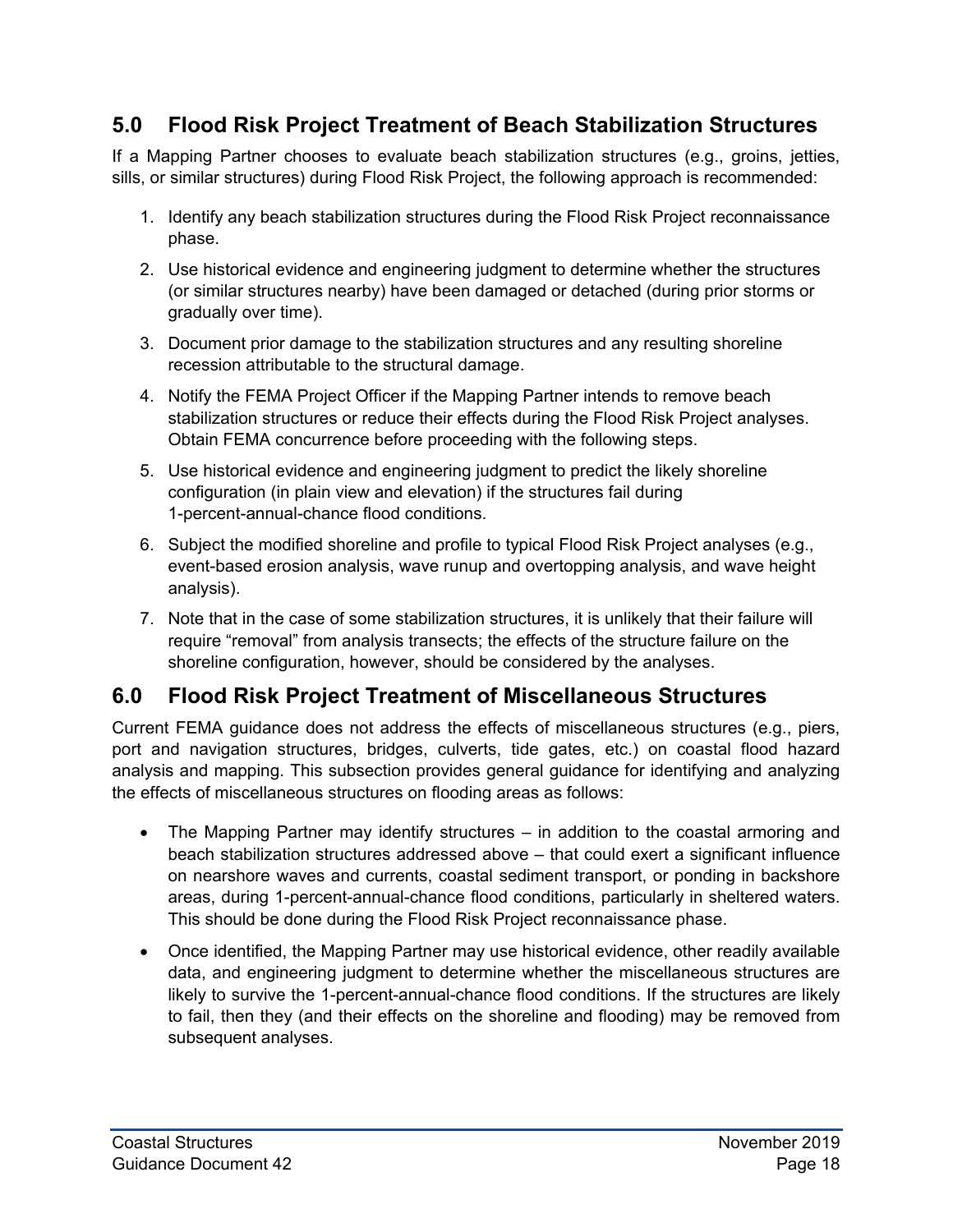<span id="page-22-0"></span>• The Mapping Partner shall notify the FEMA Project Officer as to how he/she intends to address miscellaneous structures and their effects during the Flood Risk Project analyses, and obtain FEMA concurrence before proceeding.

# **6.1 Piers and Wharves**

Piers and wharves are structures extending from the shoreline into the water used for commercial and industrial operations, residential developments, and recreational activities; for the purposes of this guidance document, a pier shall be defined as a structure extending perpendicular to or at an angle to the shoreline and a wharf shall be defined as a structure oriented approximately parallel to the shoreline. The Mapping Partner should review relevant information including navigation charts and aerial photographs to identify piers and wharves within the study area. The Mapping Partner should verify basic structure and facility information with local agencies and communities to determine location and characteristics including its type of support structure: open structures supported on pilings or closed structures supported on fill. Field surveys should be utilized to augment this information, as needed, to confirm collected data and assess the structure's current condition.

Evaluation of coastal hazards at open construction piers and wharves should follow guidance in Section 6.1.2. Closed construction piers and wharves should be captured in delineation of the transect baseline and evaluation of coastal hazards should follow guidance in Section 6.1.3.

# **6.1.1 Stability in a 1-Percent-Annual-Chance Event**

A pier or wharf must be of suitable material and design to be considered in the analysis of coastal flood hazards. Similar to the analysis of coastal armoring structures, engineering judgement may be sufficient to determine 1-percent-annual-chance survivability. However, if a detailed analysis is warranted, structural design should consider the applicable criteria detailed in Section 2.1 to evaluate the stability of the pier's structural support components. In addition, forces acting on the deck should be evaluated, including:

- Hydrostatic load
- Vertical uplift forcing
- Wave slam

Structures identified as insufficient to withstand a 1-percent-annual-chance event should be removed from subsequent coastal analyses unless a suitable partial failure geometry can be established based on research of failed piers and wharves of similar design.

# **6.1.2 Open Piers and Wharves**

At open piers and wharves, the dissipative effect of the pilings, substructure, and deck may be accounted for using empirical analysis or a numerical wave model. An empirical analysis should consider wave transmission through the pile openings based on depth, dimension of structures and piles, and water depths. The analysis should be performed at a resolution sufficient to capture major changes in bathymetry and spatial configuration of piles. Numerical modeling approaches should represent the physics of the wave-structure interaction with sufficient resolution to represent the characteristics of the structure.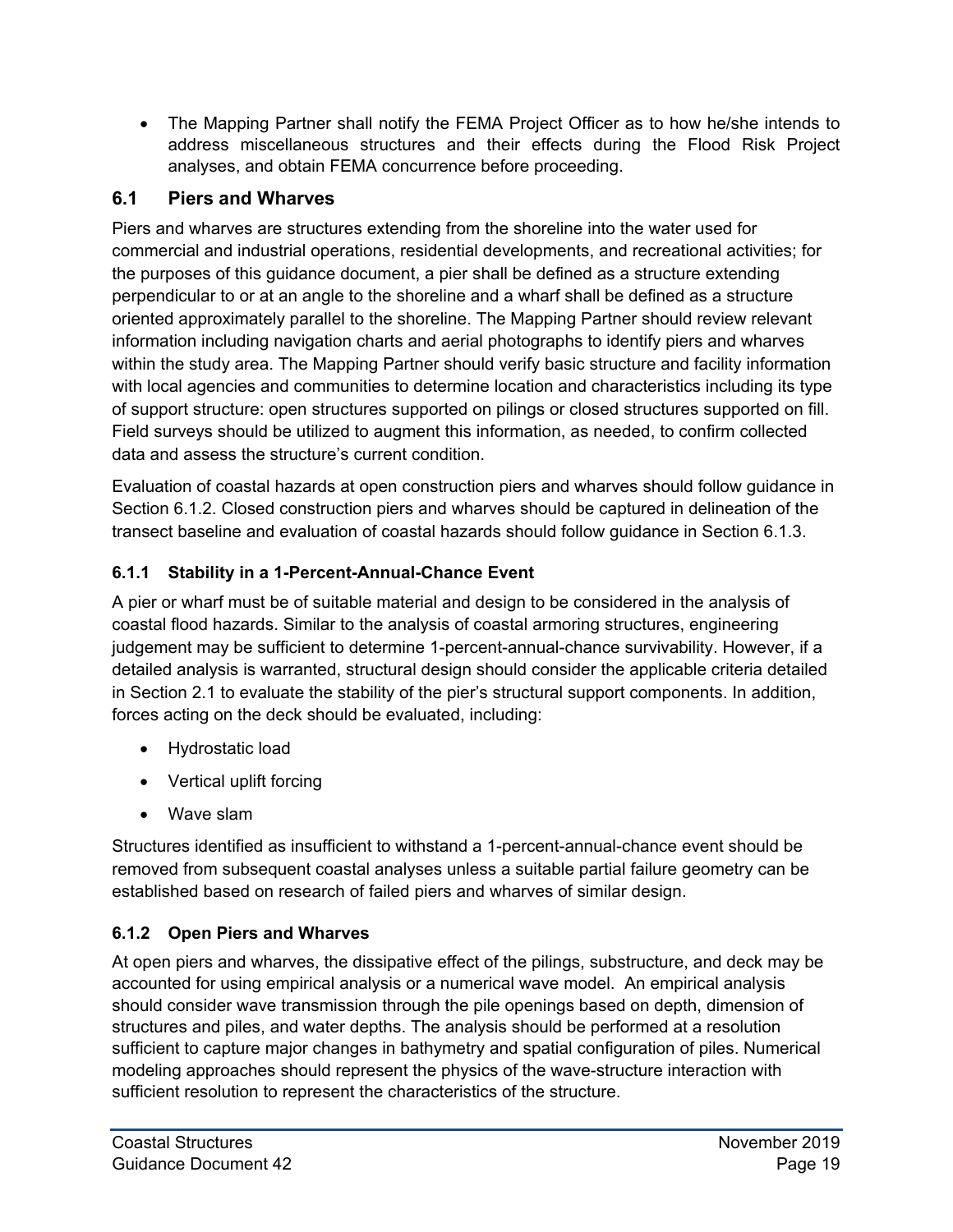Special considerations are recommended based on the deck elevation relative to the elevation of the wave envelope.

- For open, pile supported structures where the lowest horizontal structural member is above the crest of the design wave event, dissipation of wave energy propagating beneath the deck may be evaluated for wave-pile interaction. The analysis should evaluate any runup hazards where the SWEL intersects the underlying topography or support structure.
- For open, pile supported structures where the lowest horizontal structural member and/or deck interacts with the wave envelope, wave energy dissipation from piles, deck, and buildings atop the deck may be evaluated as the wave propagates toward the shoreline. At the seaward end and along transverse edges of the structure, wave runup/splash and overtopping should be considered on the deck itself.
- For open, pile supported structures where the SWEL is higher than the deck elevation, wave propagation analysis over the deck should be performed. The analysis should include attenuation from any building atop the pier expected to survive a 1-percentannual-chance event.

A single pier or wharf in a response-based study may need to consider several of the configurations described above and the associated analyses based on the water level and wave combinations evaluated. For the first two configurations listed above, fixed pier or wharf structures (open piles, substructure, and deck) may interact with shoreward propagating waves to influence wave conditions at the shoreline. The interactive effect of the structure may be accounted for in determination of overland hazard zones.

In the vicinity of a pier or wharf, the area landward of the shoreline should be evaluated for coastal flood hazards using the wave parameters (height and period) propagated under or across the pier or wharf and its support structure. In the event that surge is below the elevation of the top of the deck, the overland analysis should consider any obstruction to wave hazards imposed by the deck itself.

## **6.1.3 Closed Construction Piers and Wharves**

Piers or wharves which have a closed substructure should generally be treated as extensions of the shoreline and be included in the coastal analyses. This includes representation of piers and wharves in storm surge and offshore wave modeling, as allowed by model resolution. Determination of coastal Base Flood Elevations (BFEs) should follow standard overland wave analysis methods for assessing structural stability, wave propagation, wave runup, and overtopping:

- For closed structures where the deck is above the SWEL, wave runup and overtopping should be evaluated.
- For closed structures where the deck is below the SWEL, overland wave propagation should be evaluated, accounting for any obstructions upon the deck expected to survive a 1-percent-annual-chance event.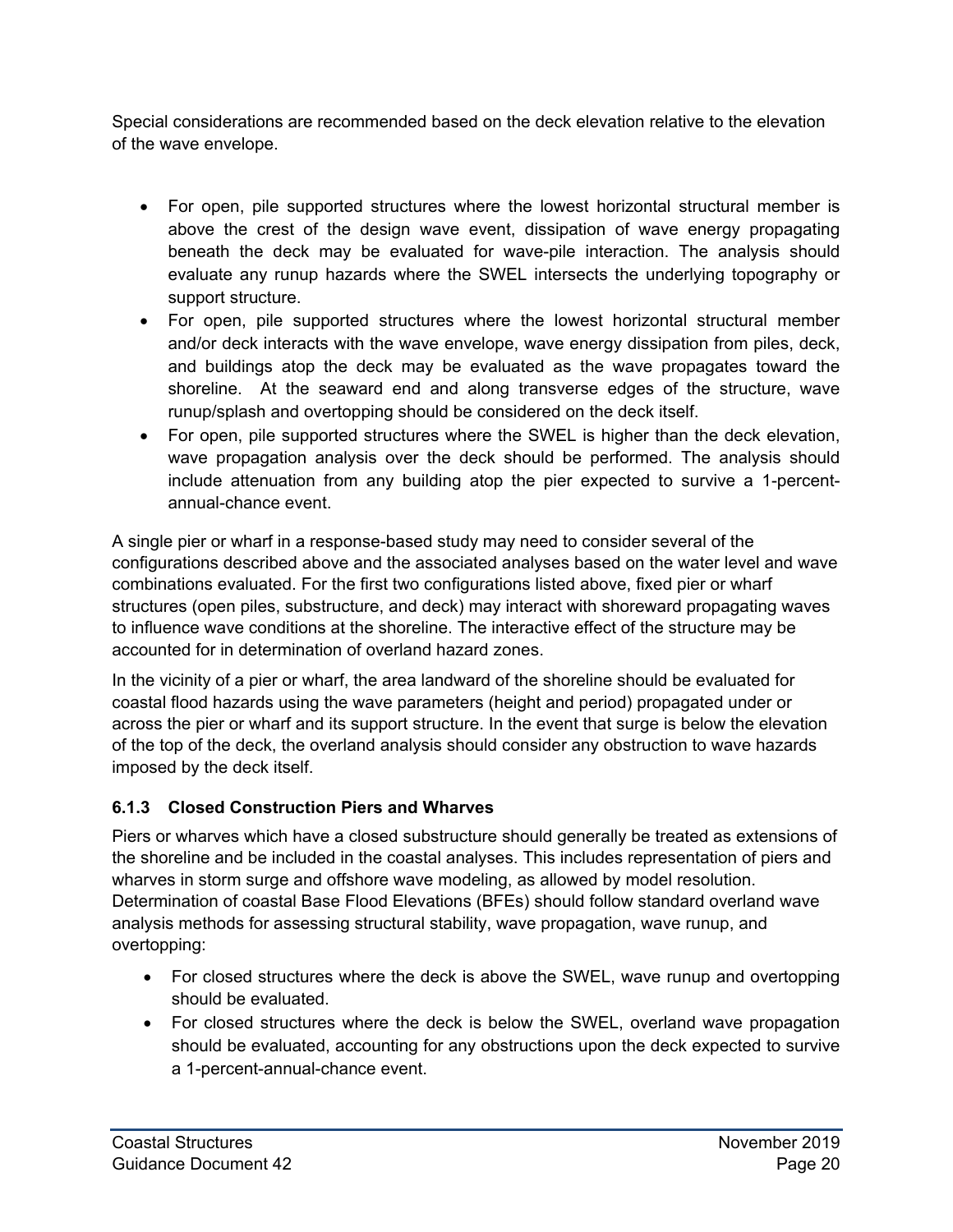<span id="page-24-0"></span>The Mapping Partner should position transect(s) to best represent the most hazardous conditions across the pier or wharf. The effects of closed piers and wharves on coastal hazards at adjacent shorelines should also be reflected in the surrounding modeling and mapping.

# **6.1.4 Mapping Piers and Wharves**

Open construction piers or wharves not evaluated for stability or determined to fail during a 1 percent-annual-chance event should be mapped according to the highest hazard determined along the edge of the pier or wharf. An open pier or wharf can alternately be mapped in Zone D if it is judged stable during a 1-percent-annual-chance event. This alternative should be discussed with the community, as Zone D represents an undetermined flood hazard where purchase of flood insurance is not required.

Closed piers and wharves should be treated as an extension of the shoreline and mapped in accordance with Guidance Document No. 39, Guidance for Flood Risk Analysis and Mapping: Coastal Floodplain Mapping, regarding mapping of overland wave hazards including wave propagation, runup, and overtopping. Guidance Document No. 39 is accessible through the FEMA Guidelines and Standards for Flood Risk Analysis and Mapping webpage.

# **7.0 Data Requirements**

The Mapping Partner shall obtain documentation for each coastal structure that could provide protection during 1-percent-annual-chance flood conditions, or significantly affect flood hazards in the study area. The documentation shall provide all information necessary to evaluate the structure according to the criteria set forth in Section 2.1. Documentation should include, but is not limited to, the following:

- As-built design parameters: structure type, location, layout, dimensions, crest elevation of structure, etc.
- Dominant site particulars (e.g., local water depth, tide, surge and wave conditions, erosion rate, sediment characteristics and geotechnical conditions, debris hazards, and ice climate)
- Construction materials and present integrity
- Historical record for structure including: construction date, plans, and specifications; recent inspection reports and photographs; maintenance plan and responsible party; and dates and descriptions of damage, repairs, and modifications
- Clear indications of effectiveness or ineffectiveness

The Mapping Partner may develop much of this information through office activity, including a careful review of aerial and site photographs, reports and information provided by the community and property owners, and other readily available information. In the case of some major coastal structures, site inspection would be advisable to confirm preliminary judgments.

Note that the level and detail of the structure and site data collected should be consistent with the level of analysis undertaken by the Mapping Partner. An analysis based on engineering